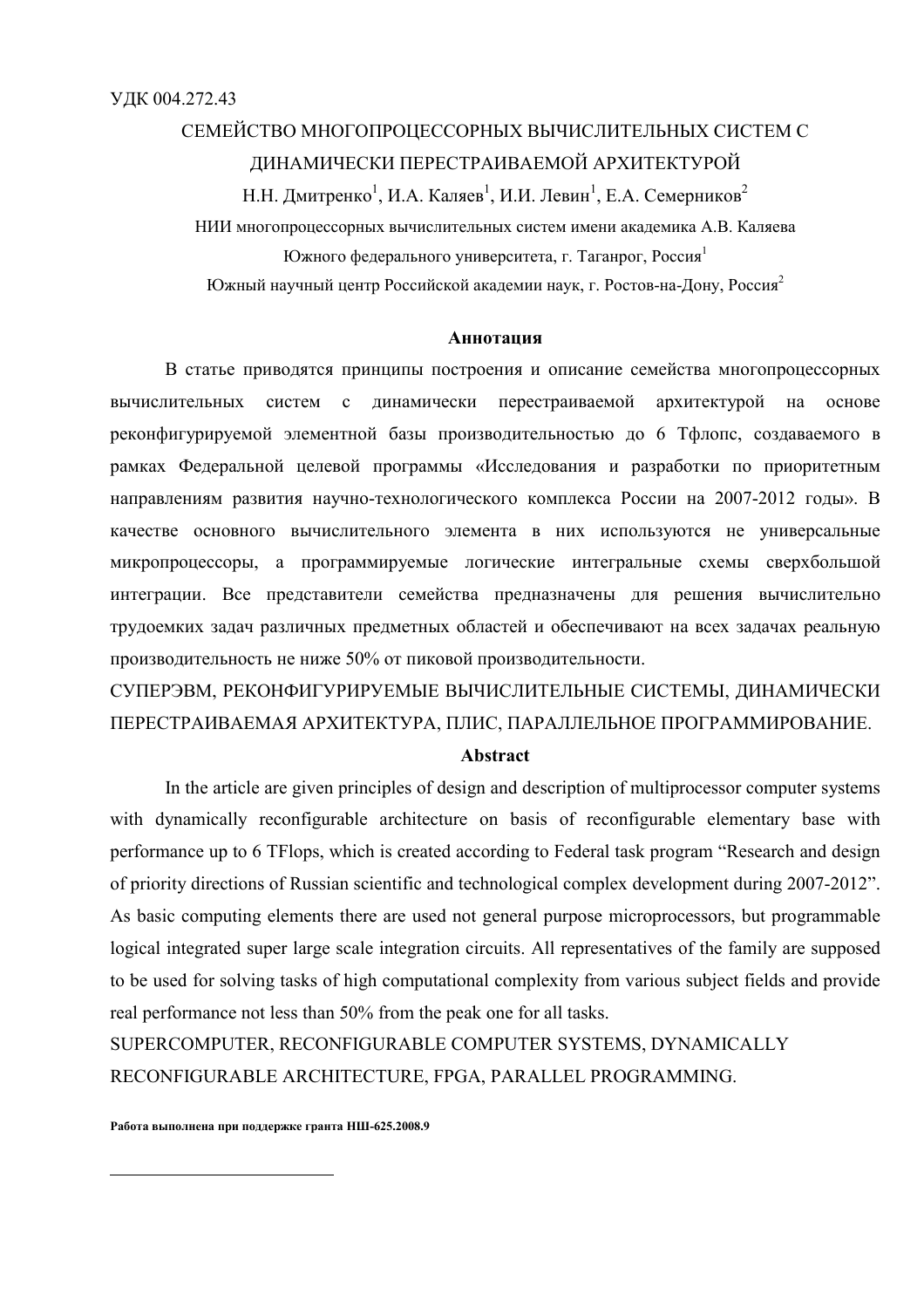#### Ввеление

Наиболее распространенные в мире кластерные МВС имеют высокие значения пиковой производительности. В то же время пользователи отмечают принципиальные недостатки кластерных МВС, которые связаны с относительно низкой скоростью процедур межпроцессорного обмена, ограниченной пропускной способностью сети передачи данных, необходимостью синхронизации множества взаимосвязанных последовательных процессов, каждый из которых выполняется на отдельном процессоре, и т.д. Все это приводит к тому, что высокую реальную производительность кластерные суперЭВМ демонстрируют, в основном, только при решении класса слабосвязанных задач, не требующих большого числа информационных обменов, в то время как при решении задач других классов их реальная производительность существенно снижается и не превышает 5-10% от декларируемой пиковой производительности системы. Это является следствием неадекватности данной конкретной архитектуры суперкомпьютера информационной структуре решаемой залачи [1, 2, 3, 4].

Недостатки кластерных систем, связанные с их неизменной «жесткой» архитектурой, позволяет преодолеть концепция создания MBC с «гибкой», динамически перестраиваемой (программируемой) архитектурой на основе реконфигурируемой элементной базы или иначе реконфигурируемые вычислительные системы (РВС) [3, 4]. Концепция создания РВС разработана и развивается в Научно-исследовательском институте многопроцессорных вычислительных систем имени академика А.В. Каляева Южного федерального университета (НИИ МВС ЮФУ) уже более 20 лет. В отличие от многопроцессорных вычислительных систем с «жесткой» архитектурой архитектура РВС может динамически изменяться в процессе их функционирования. В результате у пользователя появляется возможность адаптации архитектуры вычислительной системы под структуру решаемой им задачи. Иными словами, пользователь может, оставаясь в рамках базовой архитектуры системы, создавать проблемноориентированные вычислители, структура которых соответствует структуре решаемой задачи. Проведенные исследования и многочисленные практические разработки, выполненные в НИИ МВС ЮФУ, показали [5,6,7], что реализация данной концепции обеспечивает высокую реальную производительность РВС, близкую к пиковой на широком классе задач, в том числе при решении «сильносвязанных» задач. В качестве основного вычислительного элемента в РВС используются не универсальные микропроцессоры, а программируемые логические интегральные схемы (ПЛИС) сверхбольшой интеграции. На основе предложенной концепции возможно без привлечения больших финансовых затрат создавать высокопроизводительные вычислительные системы, существенно опережающие зарубежные суперЭВМ по таким характеристикам соотношения «реальная производительность/пиковая как производительность» (эффективность) и «реальная производительность/объем» (компактность).

 $\overline{2}$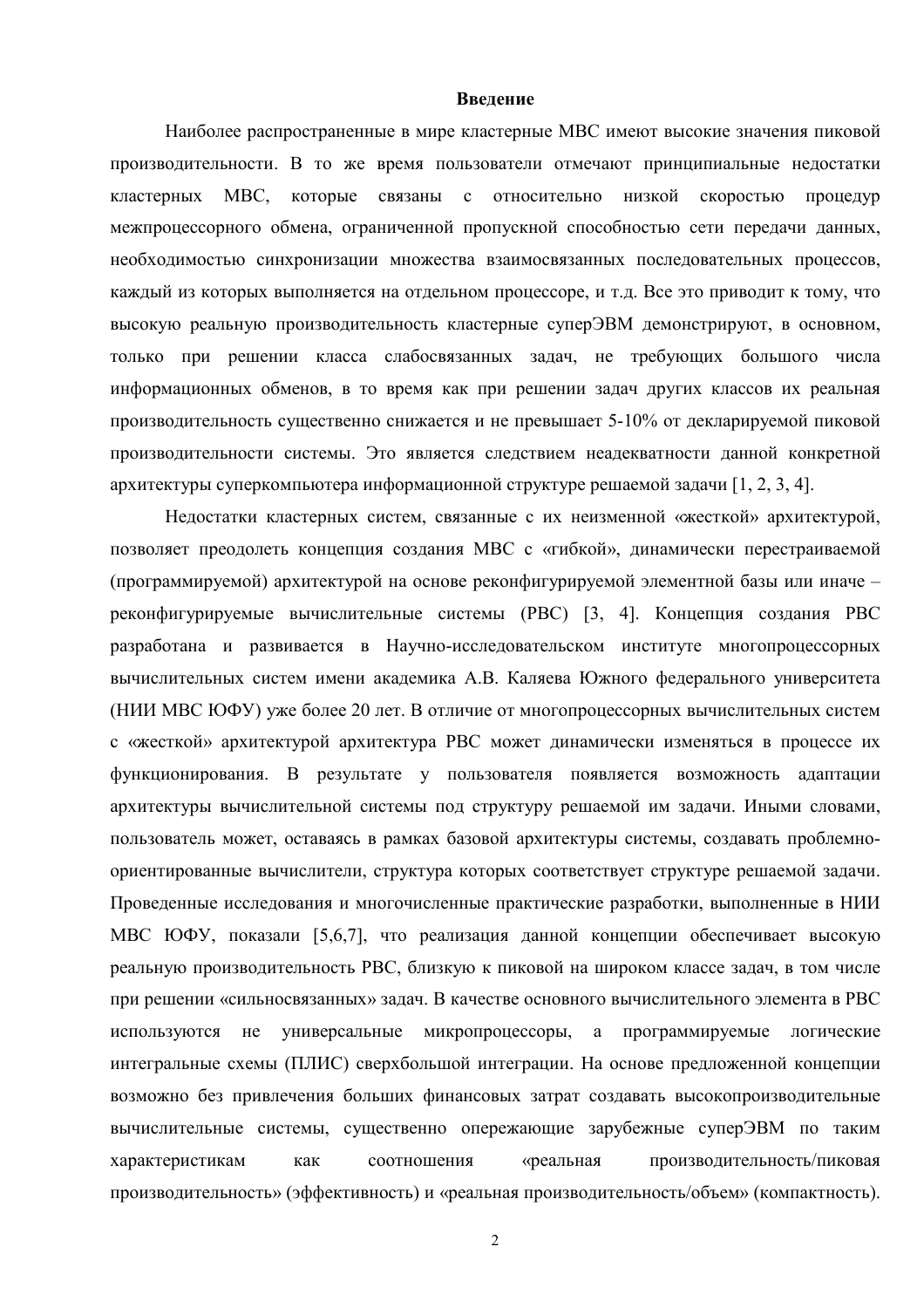Еще одной важной характеристикой РВС является практически линейный рост производительности при наращивании аппаратного ресурса [4], что является следствием исключения из вычислительного процесса множества вспомогательных лействий, которые неизбежно сопровождают вычисления в универсальных процессорах, на базе которых построены суперЭВМ традиционной архитектуры.

# Архитектурные особенности и принципы организации вычислений в РВС

В отличие от традиционных методов организации параллельных вычислений РВС ориентируются на абсолютно параллельную форму алгоритма задачи - ее информационный граф. Под информационным графом [2] понимается граф, вершины которого соответствуют арифметико-логическим операциям над операндами или ячейками (каналами) памяти, в которых расположены информационные массивы. Дуги информационного графа соответствуют информационной зависимости между вершинами. Если существует направленная дуга, соединяющая вершину *а* с вершиной *b*, то это означает, что результат операции, соответствующий вершине информационного графа а, является входным операндом операции, соответствующей вершине b. Вершины, соответствующие каналам памяти, в которых располагается входная и выходная информация, являются входными и выходными вершинами информационного графа. Информационные графы больших и сложных задач могут содержать миллионы вершин.

Идея концепции построения РВС заключается в аппаратной реализации всех операций, предписанных вершинами информационного графа задачи, всех каналов передачи данных между вершинами, соответствующих дугам графа, и всех информационных каналов, соответствующих входным и выходным вершинам. В этом случае задача, определенная информационным графом, будет выполнена максимальна быстро, поскольку обеспечивается максимально возможное распараллеливание вычислений. Такое решение задачи принято называть структурным [4].

Основными вычислительными блоками в РВС являются макропроиессоры (МАП). Макропроцессор позволяет реализовывать крупные операции, которые предписаны вершинами информационного графа. Макропроцессор представляет собой некоторый набор элементарных процессоров (ЭП), объединяемых в единый программно-неделимый вычислительный ресурс с помощью локального пространственного коммутатора (К<sub>1</sub>) (рис. 1, *а*). Внутренний коммутатор макропроцессора, как правило, соединяет по полному графу все информационные входы и выходы элементарных процессоров, внешние информационные входы Х, внешние информационные выходы Z макропроцессора. Настройка макропроцессора на крупную функционально законченную операцию (макрооперацию) производится с помощью блока

 $\overline{3}$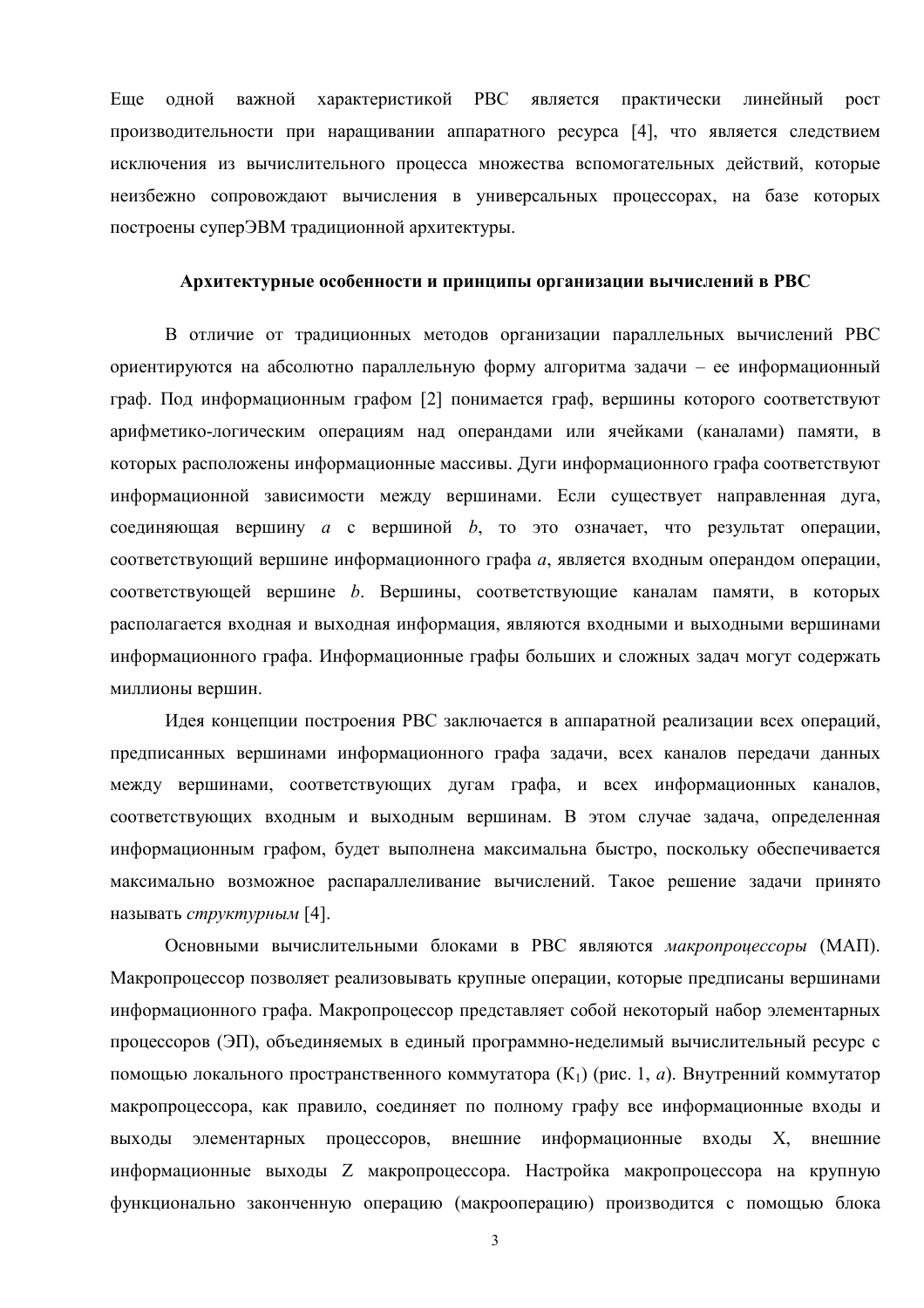макроопераций (БМ). В каждый момент времени макропроцессор может реализовывать только одну макрооперацию. Незадействованные в макрооперации элементарные процессоры будут простаивать.



Рис.1. Структурная схема макропроцессора (а) и обобщенная схема РВС (б)

Следует отметить, что в отличие от стандартного микропроцессора элементарный процессор макропроцессора не управляет процессом обработки информации, а лишь реализует соответствующую ему операцию над операндами, поступающими на его входы.

Для реализации того или иного информационного графа решаемой задачи макропроцессоры должны иметь возможности соединения в вычислительные параллельноконвейерные структуры. С этой целью в состав РВС включен *коммутатор второго уровня* или системный коммутатор, обеспечивающий различные варианты соединения макропроцессоров друг с другом. Кроме того, в состав РВС входит распределенная память, обеспечивающая возможности параллельной выдачи массива входных данных на входы макропроцессоров и записи результатов вычислений с их выходов.

Обобщенная схема РВС приведена на рис. 1 б. В ее состав входят: множество макропроцессоров, состоящих из элементарных процессоров, соединяемых между собой с помощью локального коммутатора; распределенная память (РП), включающая в свой состав контроллер распределенной памяти (КРП) и множество каналов РП, а также системный коммутатор  $K_2$ , предназначенный как для соединения макропроцессоров с друг с другом в вычислительные структуры, так и для их параллельного доступа к каналам распределенной памяти. Множество входных и выходных дуг информационного графа реализуется системным коммутатором  $K_2$ , обеспечивающим подключение каналов распределенной памяти к тем или иным входам и выходам макропроцессоров. При этом массивы входных данных отображаются

 $\overline{4}$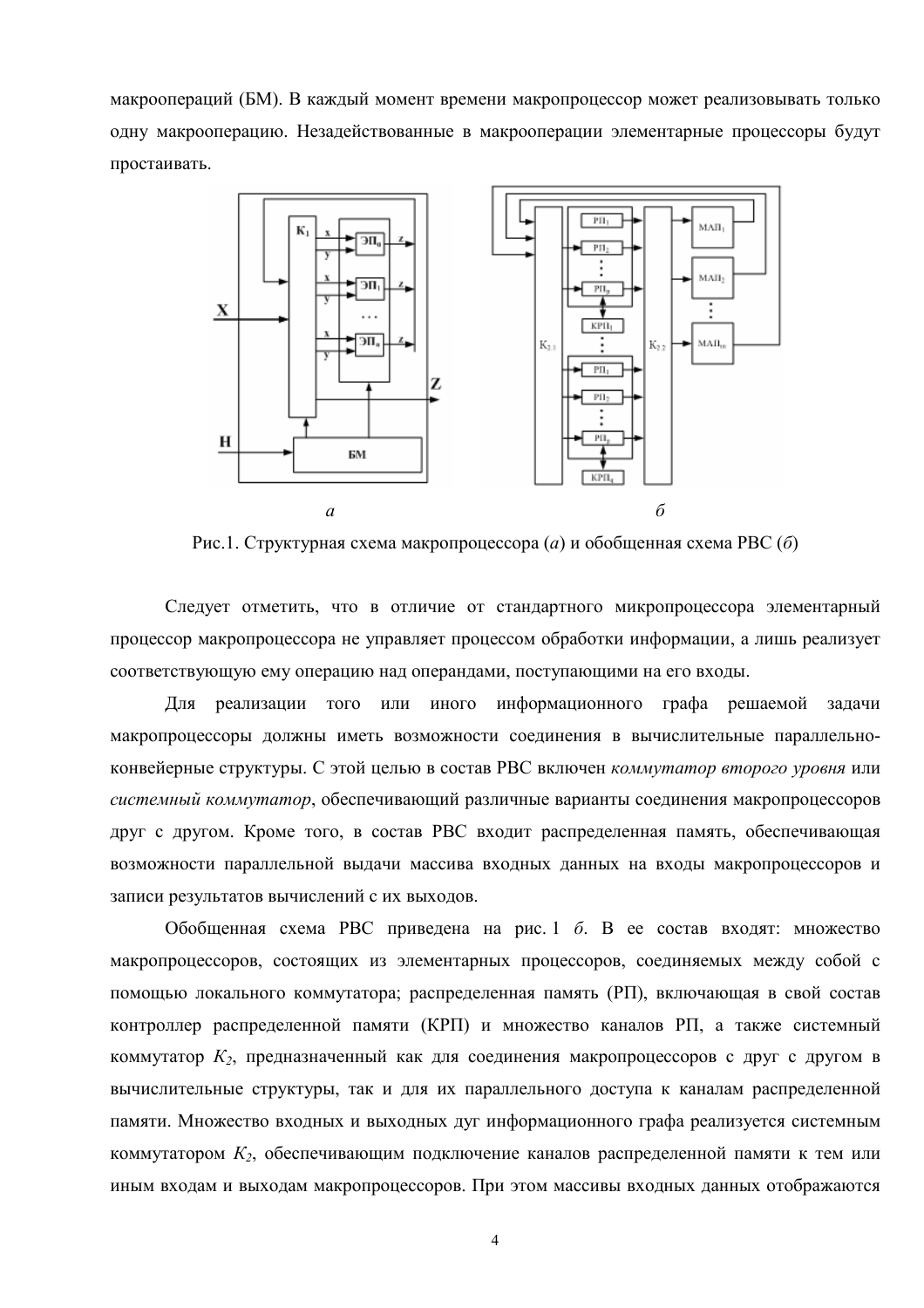в соответствующие каналы распределенной памяти, процедура обращения к которым реализуется с помощью КРП.

Основные положения концепции были сформулированы академиком А.В. Каляевым в середине 80-х годов прошлого века и развиваются в НИИ МВС ЮФУ уже более двадцати лет. Опираясь на сформулированную концепцию, в 80-90-е годы в НИИ МВС был создан целый ряд вычислительных систем с реконфигурируемой архитектурой. Созданные системы представляли собой первые шаги на пути практического становления данного направления вычислительной техники

Несмотря на большой объем проведенных 80-90-е годы исследований в области высокопроизводительных вычислительных систем с реконфигурируемой архитектурой и создание ряда опытных образцов, дело до серийного выпуска систем такого типа не дошло. Это было вызвано тем, что реконфигурируемые вычислительные системы, созданные на основе элементной базы того времени, не позволяли в полной мере реализовать преимущества концепции. Перестройка архитектуры затрагивала только связи между процессорами, в то время как структура самих процессоров перестраивалась в узких пределах и была достаточно жесткой, поскольку процессоры были выполнены на серийных микропроцессорах с неизменной структурой. Вычислительные системы получались громоздкими, малонадежными, сложными в эксплуатации.

Таким образом. реализация  $\mathbf{M}$ широкое внедрение  $\overline{B}$ практику илеи высокопроизводительных вычислительных систем с реконфигурируемой архитектурой сдерживалась отсутствием в нашей стране соответствующей этой концепции элементной базы. Полномасштабная же реализация РВС требует наличия принципиально иной элементной базы, удовлетворяющей следующим основным критериям:

- высокой степени интеграции, позволяющей реализовать крупные фрагменты вычислений;

- сравнительно низкой стоимости при мелкосерийном производстве вычислительных систем:

- возможности аппаратной реализации специализированных вычислительных структур;

- возможности реализации различных схем распараллеливания вычислений;

- возможности реконфигурации сформированных вычислительных структур при переходе от одних алгоритмов и схем распараллеливания к другим:

- поддержки разработки схемотехнических решений системами автоматизированного проектирования.

Всем этим требованиям отвечают появившиеся в конце XX-го и начале XXI-го века программируемые логические интегральные схемы (ПЛИС) со сверхвысокой степенью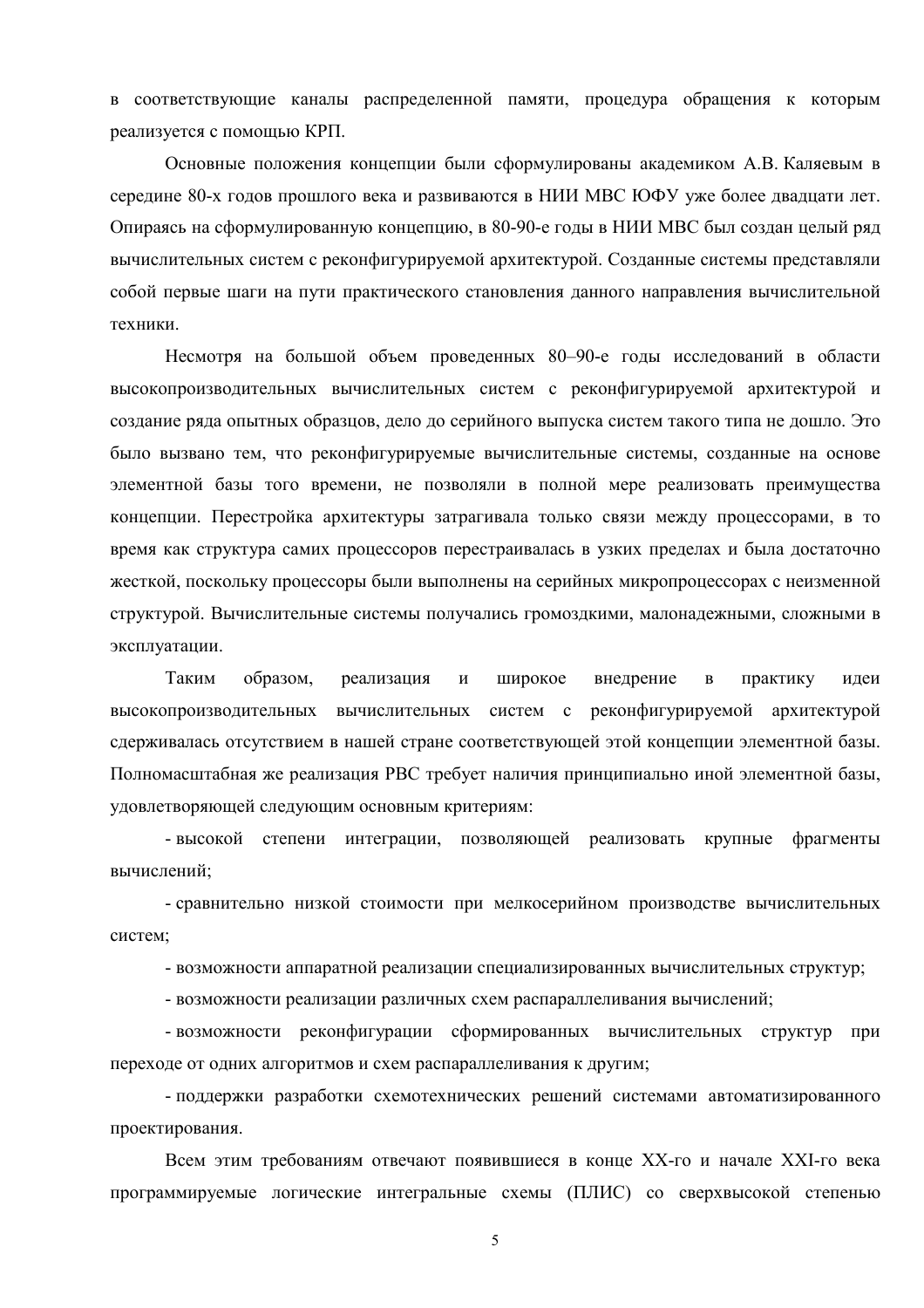интеграции (в английской аббревиатуре FPGA - Filed Programmable Gates Array). В ПЛИС изначально заложены возможности реконфигурирования их внутренней архитектуры, и поэтому ОНИ наилучшим образом соответствуют концепции реконфигурируемых вычислительных систем.

Основными преимуществами программируемых логических интегральных  $cxem$ являются: возможность аппаратной реализации сложных параллельных алгоритмов; наличие средств САПР, позволяющих провести полное моделирование системы; возможность программирования или изменения конфигурации непосредственно в системе; совместимость различных проектов при их переводе на языки описания аппаратуры - VHDL, AHDL, Verilog и др.

ПЛИС выпускаются несколькими фирмами: Xilinx, Altera, Atmel, Vantis, Lucent и др. Ведущим производителем ПЛИС является фирма Xilinx, занимающая более 40% мирового рынка. При этом фирма каждые 1.5-2 года выпускает на рынок все новые поколения ПЛИС. превосходящие показатели предыдущих поколений по потребляемой мощности, тактовой частоте и функциональным возможностям (рис. 2).



Рис. 2. Расширение функциональных возможностей высокопроизводительных ПЛИС фирмы Xilinx

 $Ha$  $nmc<sub>3</sub>$ показаны графики. отражающие основные тенденции развития высокопроизводительных ПЛИС фирмы Xilinx.

Как видно, стоимость ПЛИС имеет тенденцию к снижению в абсолютном выражении. Производительность (синий график) оценивалась путем размещения в ПЛИС максимально возможного количества 32-разрядных устройств с плавающей запятой стандарта IEEE-754, работы функционирующих на частоте микросхемы. Красный график показывает экспоненциальный рост отношения «производительность/стоимость», что, в свою очередь, свидетельствует о росте экономической эффективности элементной базы на основе ПЛИС.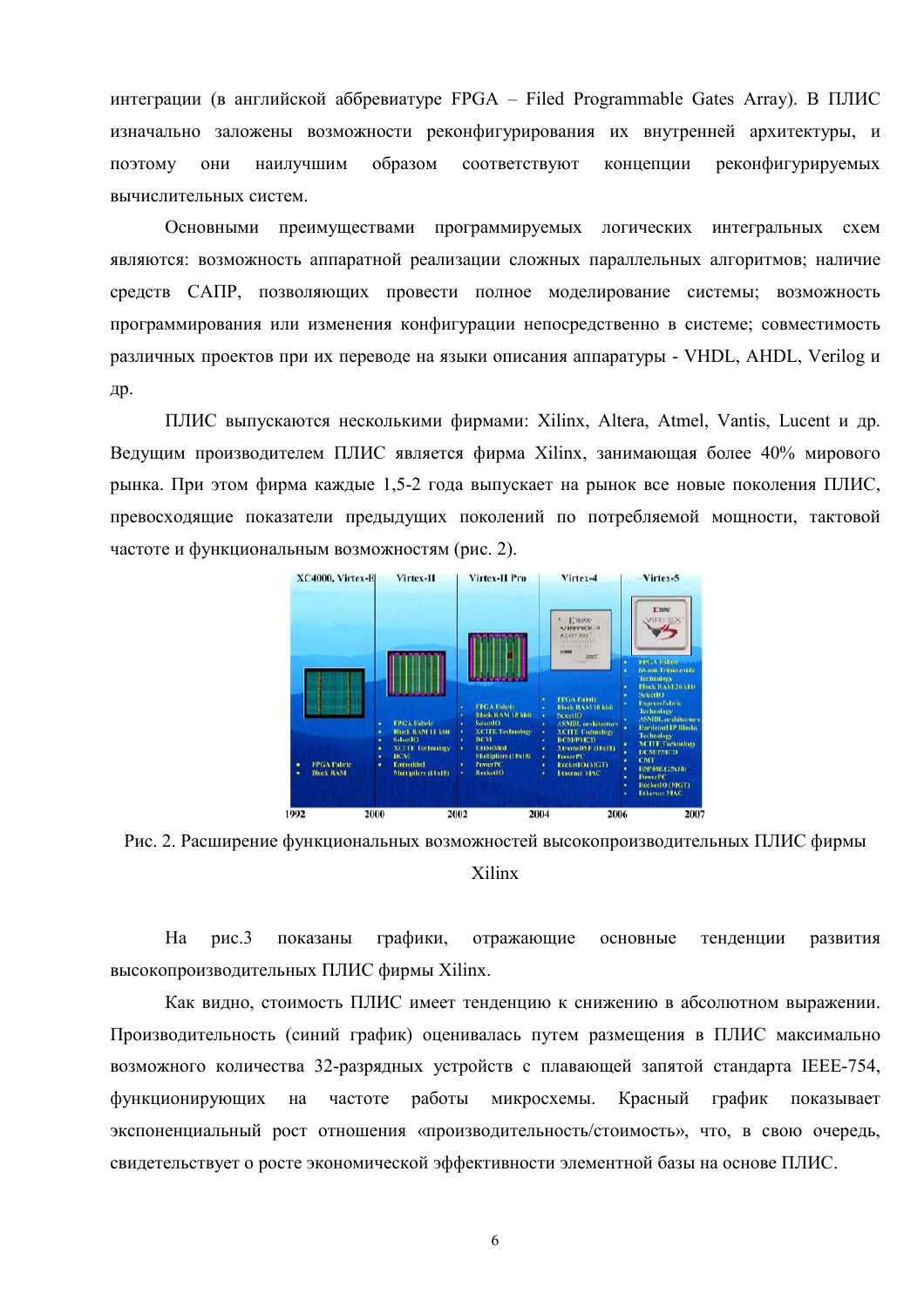

Рис. 3. Основные тенленции развития высокопроизволительных ПЛИС фирмы Xilinx

Таким образом, наличие широких возможностей реконфигурирования, поддержанных удобными САПР, и высокая экономическая эффективность современных ПЛИС позволяют сделать однозначный вывод о том, что они являются наиболее перспективной элементной базой для построения РВС.

Применение ПЛИС большой степени интеграции дало возможность перейти к созданию больших решающих полей, объединяющих вычислительные ресурсы множества ПЛИС в единый вычислительный ресурс. Это позволило отказаться от прежнего подхода, в котором отдельным микросхемам отводилось определенное постоянное функциональное назначение, и перейти к более прогрессивной архитектуре, когда в любой микросхеме может быть реализовано любое функциональное устройство, которое необходимо в данном месте решающего поля. В этом смысле решающее поле является как бы аналогом сверхбольшой ПЛИС, объединяющей в себе все их аппаратные ресурсы.

Однако построение больших решающих полей на ПЛИС выявило новые проблемы. Первая проблема - это негативный эффект границ, возникающих на стыках отдельных ПЛИС при их объединении в решающее поле. Эффекты границ сказываются при реализации больших фрагментов вычислительных структур, которые не могут быть реализованы в пределах отдельной микросхемы, а требуют ресурса нескольких ПЛИС. Вторая проблема - это конструктивно-технологические ограничения, которые заключается в том, что невозможно разместить неограниченное количество ПЛИС на печатной плате приемлемого размера. Эта проблема решается путем модульного построения аппаратных средств РВС и модульной наращиваемости на основе унифицированных базовых модулей. Базовые модули не только позволяют путем комплексирования создавать РВС необходимой производительности, но и сами по себе являются реконфигурируемой вычислительной системой, способной совместно с персональным компьютером интеллектуального  $(B)$ качестве терминала) решать пользовательские залачи.

 $\overline{7}$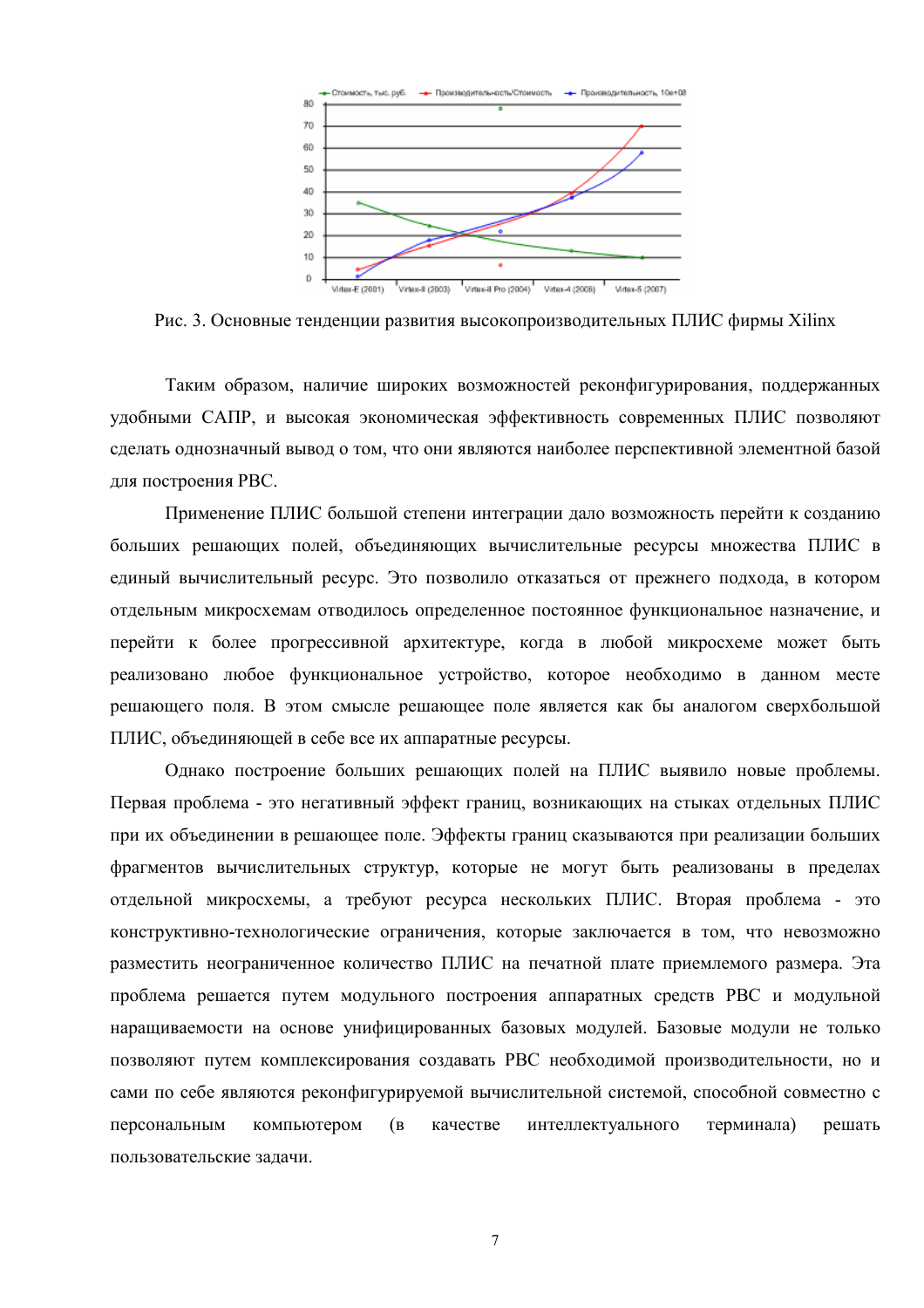Однако введение модульного принципа построения аппаратных средств обострило первую проблему, породив еще один тип границ - межмодульный. Суть решения проблемы границ заключается в создании единого типа интерфейса как между ПЛИС в пределах базового модуля, так и между ПЛИС разных базовых модулей.

Ограниченность аппаратного ресурса приводит к тому, что для больших задач весь информационный граф не может быть отображен в имеющемся аппаратном ресурсе РВС. В этом случае информационный граф сегментируется на фрагменты - непересекающиеся подграфы, физически реализуемые в аппаратуре РВС, а решение большой задачи выполняется структурно-процедурным способом, при котором на решающее поле ПЛИС поочередно отображаются подграфы информационного графа, и вычисления в соответствии с отображенным подграфом выполняются структурно, а смена подграфов выполняется процедурно [4, 7, 8].

В простейшем случае структурно-процедурный вычислительный процесс в РВС организуется следующим образом. В аппаратном ресурсе РВС реализуется один из подграфов сегментированного информационного графа задачи и на его входы из блоков памяти подаются входные данные этого фрагмента. Процесс вычисления реализуется вычислительной структурой, соответствующей данному подграфу, и на выходе формируется результат вычислений, который запоминается в соответствующих блоках памяти. Далее в аппаратном ресурсе РВС реализуется следующий подграф сегментированного информационного графа задачи, и процесс повторяется. Этот процесс показан на рис. 4.



Рис. 4. Процесс решения залачи в РВС

При реализации структурно-процедурного метода информационный граф задачи представляется в виде кортежа изоморфных подграфов, которые являются информационнонезависимыми или непосредственно зависящими друг от друга. Кортеж информационных подграфов преобразуется в специальную вычислительную конструкцию - кадр. Можно сказать, что кадру соответствует подграф задачи, реализованный аппаратно, через который следует поток операндов. При этом каждая группа операндов (результатов) соответствует входным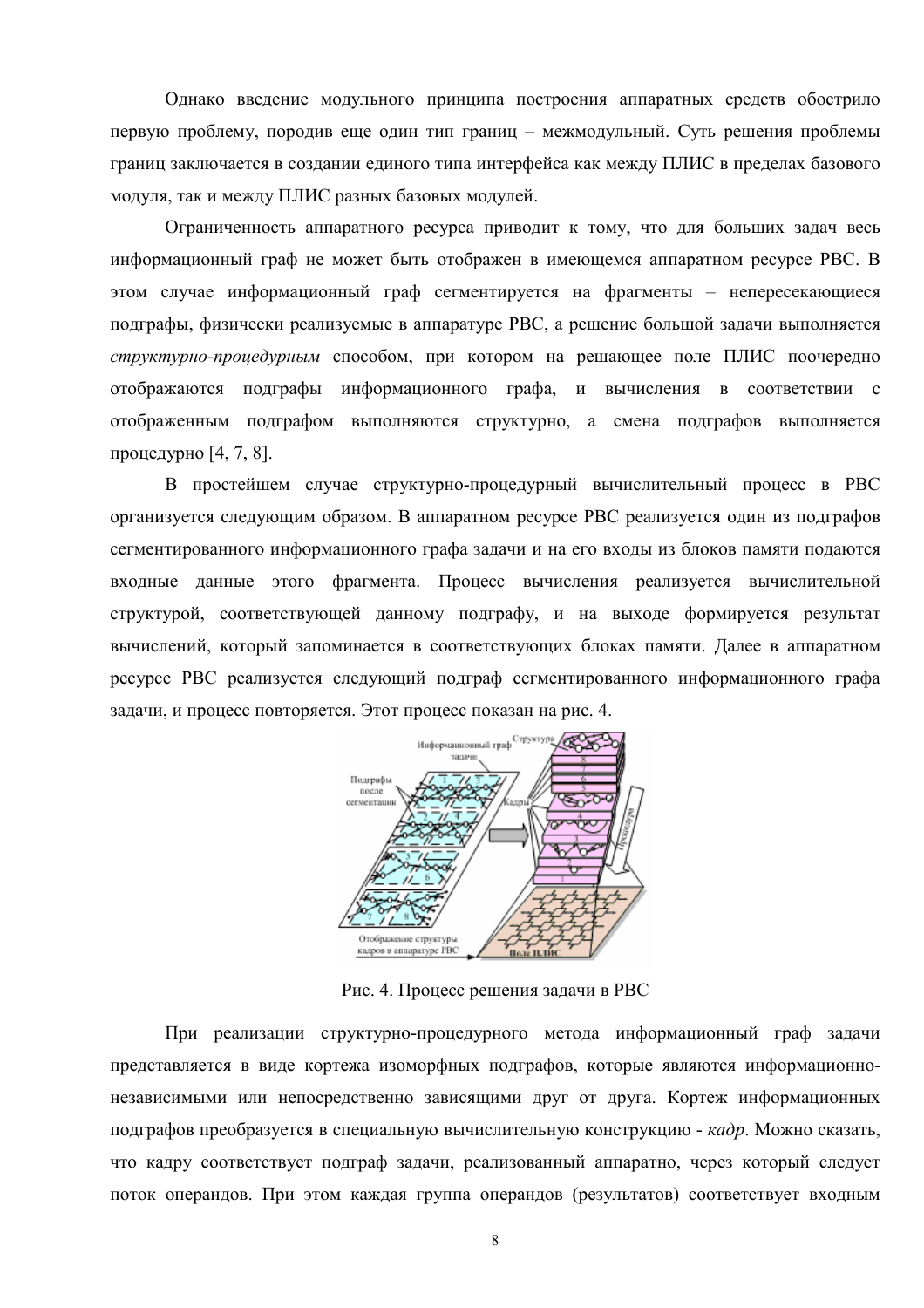(выходным) вершинам определенного подграфа кортежа. Смена кадров в РВС осуществляется процедурно по единой для всей системы программе.

Механизм последовательного обхода подграфов информационного графа задачи кадрами принято называть структурно-процедурной организацией вычислений.

РВС со структурно-процедурной организацией вычислений является гибридом фоннеймановской архитектуры и архитектуры потока данных. Такая организация вычислений обеспечивает детерминизм выполнения программы, что в общем случае недостижимо в многопроцессорных системах, построенных по традиционной мультипроцедурной архитектуре (кластерные МВС). При этом обеспечивается также и высокая эффективность параллельных вычислений на широком классе задач.

Особенность архитектуры РВС заключаются в том, что в процессе конструирования она не формируется окончательно, а остается в определенном смысле незавершенной и открытой. Окончательное программирование архитектуры РВС включает создание функциональных узлов (элементарных процессоров) для выполнения вычислений, настройку прямых информационных каналов в коммутаторах  $K_1$  и  $K_2$  между элементарными процессорами, настройку блоков распределенной памяти на реализацию процедур чтения и записи информационных массивов. Аппаратно-программные средства РВС позволяют синтезировать произвольные соединения между компонентами системы. создавая необходимые вычислительные структуры. Совокупность вычислительных структур, созданных в рамках базовой архитектуры РВС, образуют виртуальный проблемно-ориентированный вычислитель, структура которого адекватна информационному графу (подграфу) решаемой задачи [4].

На основе описанной выше концепции в НИИ МВС ЮФУ за последние 5-6 лет был создан ряд РВС различной производительности и назначения, из которых две системы в настоящее время выпускаются серийно. Показатели «компактности» и «эффективности» созданных систем составили 5-6  $\Gamma \phi$ лопс/дм<sup>3</sup> и менее 18000-20000 руб/ $\Gamma \phi$ лопс. Для задач символьной обработки эти же показатели составили  $115x10^9$  операций/дм<sup>3</sup> и 2000 руб./млрд.оп.

## Состав и характеристики семейства РВС

В настоящее время по заданию Федерального агентства по науке и инновациям ведется выполнение Государственного контракта № 02.524.12.4002 по теме «Создание семейства высокопроизводительных многопроцессорных вычислительных систем с динамически перестраиваемой архитектурой на основе реконфигурируемой элементной базы и их математического обеспечения для решения вычислительно трудоемких задач» в рамках Федеральной целевой программы «Исследования и разработки по приоритетным направлениям развития научно-технологического комплекса России на 2007-2012 годы».

 $\mathbf{Q}$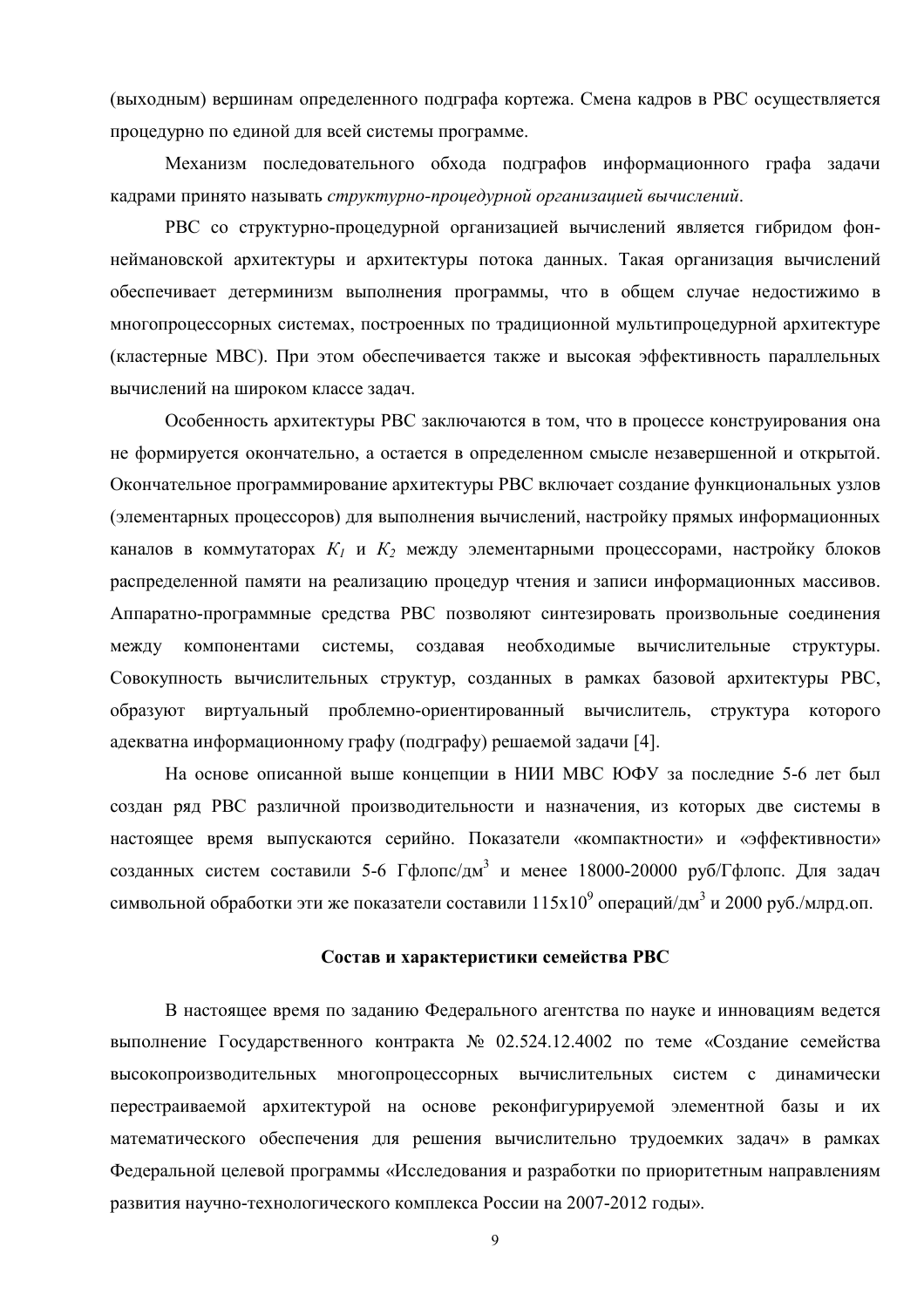Целью разработки является создание на единых архитектурных принципах семейства программно-совместимых реконфигурируемых высокопроизводительных вычислительных систем производительностью от 0,025 Тфлопс до 6 Тфлопс.

В рамках государственного контракта будет создано семейство реконфигурируемых вычислительных систем:

- РВС-5 высокопроизводительная система производительностью 6 Тфлопс;
- РВС-1Р и РВС-1К системы производительностью более 1 Тфлопс;
- РВС-0.2-РС рабочая станция производительностью 300 Гфлопс;

 $PYIIK-50$  $\overline{M}$  $PYIIK-25$ ускорители персональных компьютеров производительностью 50 и 25 Гфлопс.

Старшие представители семейства создаются на принципах модульной наращиваемости и будут обладать почти линейным ростом реальной производительности в зависимости от увеличения аппаратного ресурса [9]. Состав семейства РВС показан на рис. 5.



Рис. 5. Состав семейства РВС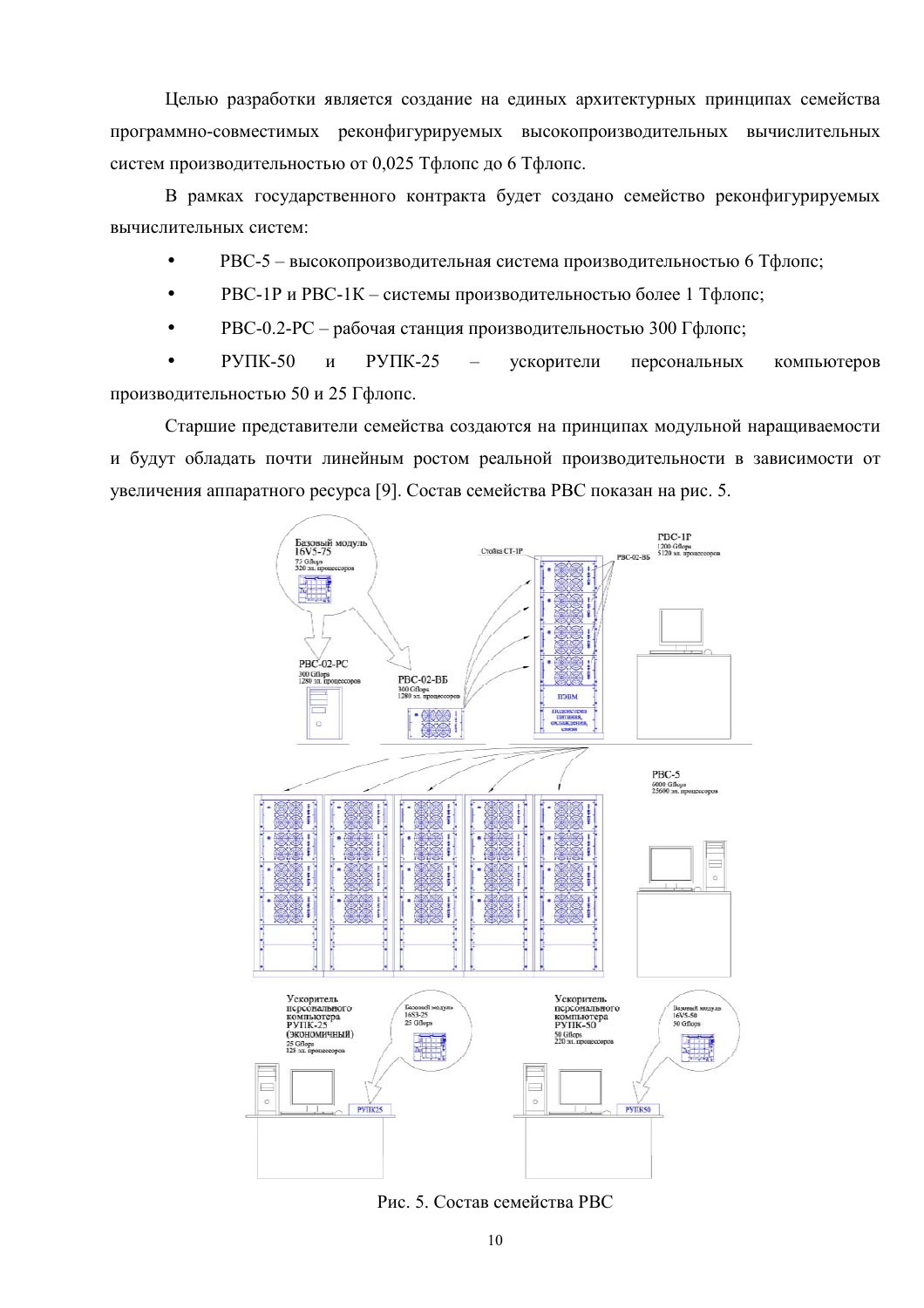Для создания семейства РВС, системного и прикладного программного обеспечения его представителей, информационной и программной инфраструктуры для обучения и поддержки потенциальный пользователей семейства образован консорциум из ряла научных и научно производственных организаций, в который вошли: НИИ МВС ЮФУ (г. Таганрог) - головной исполнитель проекта; ФГУП «НИИ «Квант» (г. Москва); «Южный научный центр РАН» (г. Ростов-на-Дону); «Специальная астрофизическая обсерватория РАН» (пос. Нижний Архыз); НИЦ «СуперЭВМ и нейрокомпьютеров» (г. Таганрог); НИВЦ МГУ (г. Москва).

Реальная производительность всех представителей семейства РВС планируется не ниже 50% от указанной пиковой производительности на широком классе вычислительных задач. При этом они будут обладать существенно меньшими габаритами, энергопотреблением и стоимостью по сравнению с суперЭВМ кластерного типа аналогичной производительности.

Системы с высокой реальной производительностью позволят решить важнейшие научно-технические задачи и обеспечить прорывы в таких наукоемких технологических областях, как молекулярная фармакология, наноэлектроника, создание энергетических комплексов нового поколения, а также проведение фундаментальных научных исследований в астрофизике, микробиологии, физике твердого тела, нейроматематике, томографическом исследовании приповерхностных слоев Земли и т.д.

#### Базовые модули семейства РВС

Базовые модули, из которых строятся РВС, в полной мере сохраняют все концептуальные особенности архитектуры реконфигурируемых систем. Семейство РВС строится всего из трех типов базовых модулей: 16V5-75, 16V5-50 и 16S3-25. Базовый модуль 16V5-75, как самый производительный, используется в моделях РВС-5, РВС-1Р и РВС-0.2-РС. Базовые модули 16V5-50 и 16S3-25 входят в состав ускорителей персональных компьютеров РУПК-50 и РУПК-25. Общие принципы построения базовых модулей одинаковы и поэтому рассмотрим более подробно базовый модуль 16V5-75.

Базовый модуль 16V5-75 обладает характеристиками, представленными в таблице.

| $1$ absiming $2$ rapart representing basebor $\sigma$ mog $\mu$ and $1 \sigma + \sigma$ |          |
|-----------------------------------------------------------------------------------------|----------|
| Параметр                                                                                | Значение |
| Производительность (64 разряда), Гфлопс                                                 | 75       |
| Производительность (32 разряда), Гфлопс                                                 | 140      |
| Потребляемая мощность, ВА                                                               | 200      |
| Объем оперативной распределенной памяти, Гбайт                                          | 1,25     |
| ПЛИС решающего поля Virtex 5 XC5VLX110, шт.                                             | 16       |
| Количество эквивалентных вентилей в ПЛИС, шт.                                           | $8*10^6$ |
| Тактовая частота, МГц                                                                   | 250      |
| Количество внешних LVDS каналов, шт.                                                    | 224      |
| Скорость межмодульного обмена, Мбит/сек                                                 | 22000    |

Таблина – Характеристики базового молуля 16V5-75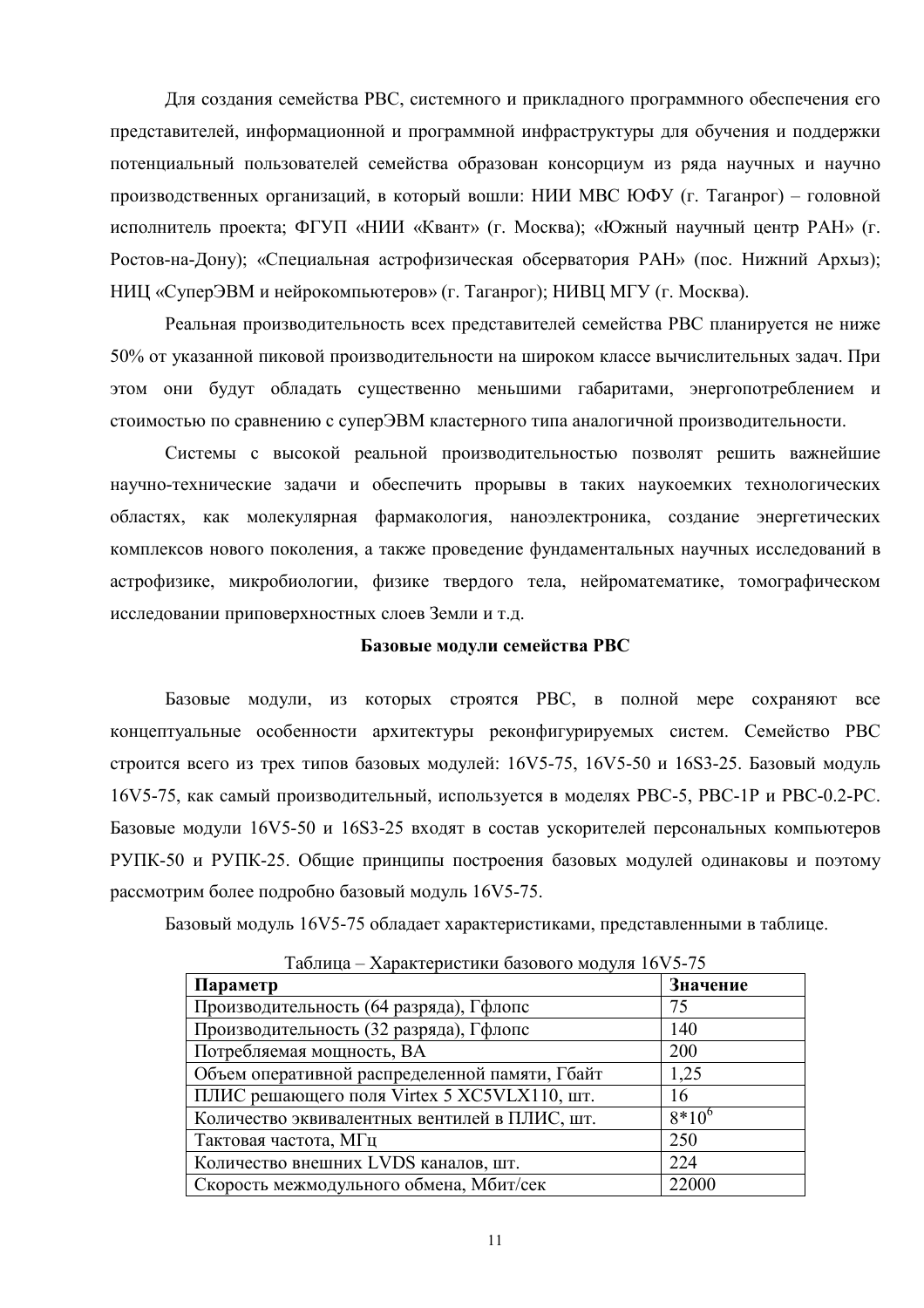Решающее поле базового модуля 16V5-75 выполнено на 16-ти ПЛИС Virtex 5 XC5VLX110-2FF1153 фирмы Xilinx, каждая из которых содержит около  $8*10^6$  эквивалентных вентилей.

Микросхемы расположены в узлах двумерной решетки 4 х 4 и соединены между собой ортогональной системой связей по близкодействию. Такая система связей позволяет существенно упростить печатную плату и улучшить ее частотные характеристики, поскольку связи между соседними ПЛИС не превышают четыре сантиметра. Данные между несмежными микросхемами передаются по транзитным каналам через промежуточные ПЛИС, используя систему ортогональных связей.

Связи между ПЛИС решающего поля базового модуля реализованы на основе стандарта LVDS. Преимуществами стандарта LVDS являются: низкая потребляемая мощность выходных каскадов, низкий уровень создаваемых электромагнитных излучений, невосприимчивость к синфазным электромагнитным помехам и наличие в микросхемах семейства Vertex 5 аппаратной поддержки для организации высокоскоростных передач данных на основе стандарта LVDS. Физически шины связи представляют собой набор пар дифференциальных полосковых передающих линий, с обоих концов подключенных к определенным выводам микросхем. Для надежной передачи данных по LVDS в 16V5-75 задействованы специальные ресурсы семейства микросхем Vertex 5, поддерживающие алгоритм оптимальной битной и кадровой синхронизации и позволяющие учесть все нюансы линии передачи.

Базовый модуль имеет подсистему обмена информацией по быстрым LVDS-каналам с другими базовыми модулями, которая предназначена для передачи промежуточных результатов вычислений непосредственно из микросхем данного модуля непосредственно в микросхемы решающего поля других базовых модулей. Передача осуществляется посредством специальных кабелей, подключаемых к соединителям типа ОТЕ-056 (рис.6).

Единый тип интерфейса между ПЛИС как в пределах одного базового модуля, так и между различными базовыми модулями, обеспечивает одинаковые скорости обмена и снижает эффект границ в пределах общего схемотехнического ресурса РВС.

К периферийным ПЛИС решающего поля, расположенных на краях двумерной решетки 4х4, подключены микросхемы динамических O3У SDRAM типа DDR2 (Double Data Rate Two Synchronous Dynamic Random Access Memory), которые образуют распределенную память базового молуля 16V5-75. Лля организации распределенной памяти используется 20 микросхем МТ47Н32М16ВN фирмы Micron Technology Inc. Каждая микросхема имеет структуру 2<sup>25</sup> 16разрядных слов. Общий объем распределенной памяти составляет 1,25 Гбайт. Кроме этого на базовом модуле установлено еще 128 Мбайт памяти, подключенной к контроллеру базового модуля - КБМ.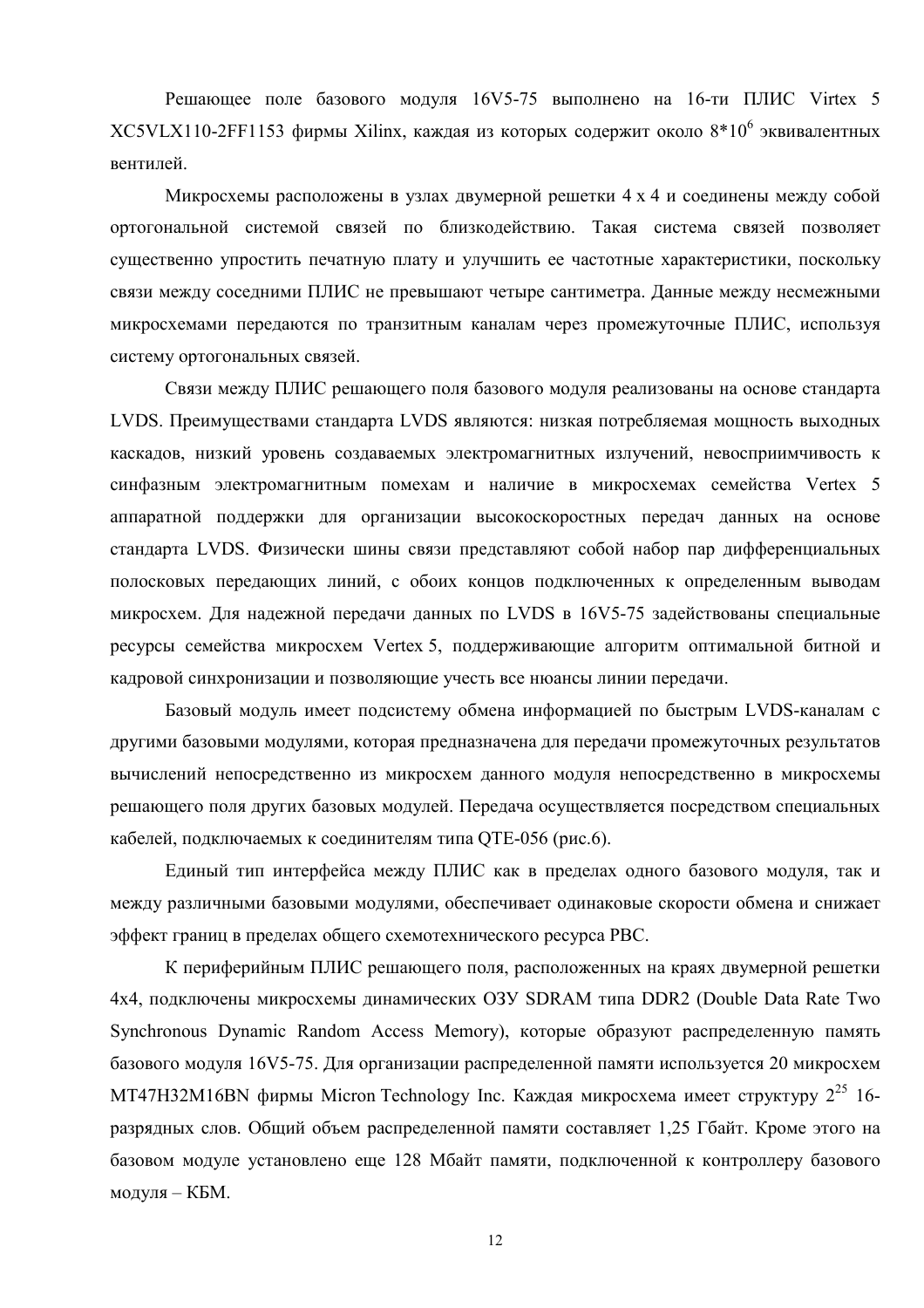

Рис. 6. Структура базового модуля 16V5-75

Распределенная память предназначена для хранения входных данных, промежуточных и конечных результатов обработки информации, а также фрагментов параллельных программ.

Основным назначением КБМ являются функции управления подсистемами базового модуля, а также передача информации между базовым модулем и управляющим контроллером (ЭВМ типа IBM PC). Помимо этого КБМ выполняет загрузку конфигурации ПЛИС решающего поля, участвует в диагностике устройств базового модуля, загружает входные данные в распределенную память базового модуля, выгружает результаты обработки, настраивает подсистему синхронизации, собирает и передает информацию о текущем состоянии базового модуля в управляющий контроллер. КБМ выполнен на ПЛИС Virtex 5 XC5VLX50T-1FFG1136 фирмы Xilinx. Настройка конфигурации этой микросхемы осуществляется по включению питания из энергонезависимой памяти, в которой хранится конфигурационный файл КБМ. Связь КБМ с управляющим контроллером осуществляется посредством LVDS-каналов через два соединителя ОТЕ-014, а также с помощью канала Ethernet.

Функция контроля температуры ПЛИС решающего поля осуществляется КБМ путем опроса аппаратных блоков System Monitor, измеряющих температуру кристаллов, которые встроены в ПЛИС семейства Virtex 5.

Подсистема электропитания расположена непосредственно на базовом модуле и содержит портативные преобразователи напряжения серии РКМ фирмы Ericsson, на которые подается напряжение +48В от источника первичного питания. Для отвода тепла и поддержания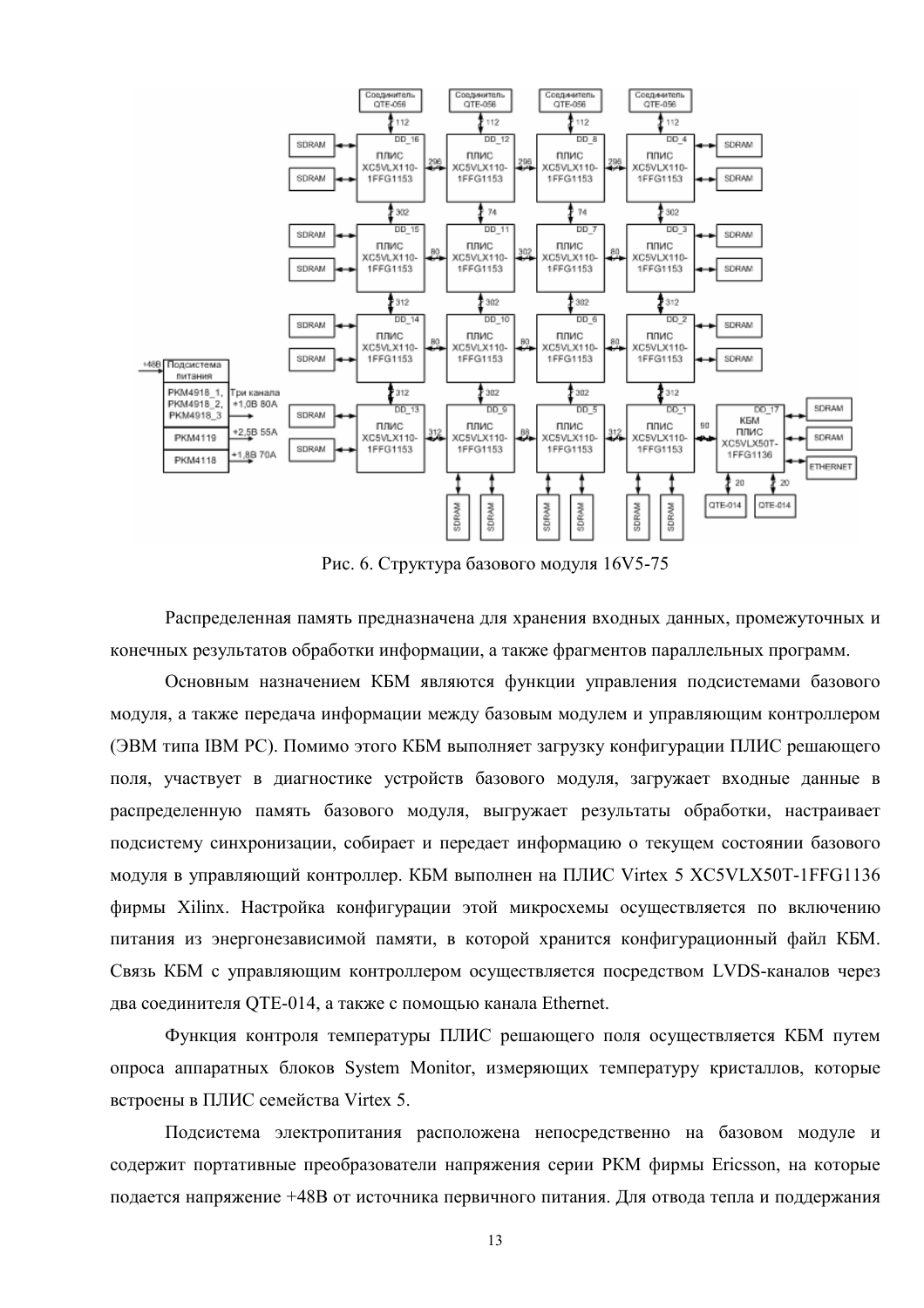необходимых температурных режимов в микросхемах базового модуля предусмотрена комбинированная система охлаждения, которая включает радиаторы на ПЛИС решающего поля и вентиляторы для их обдува.

Таким образом, базовый модуль 16V5-75 представляет собой мощный вычислительный узел производительностью свыше 75 Гфлопс. На основе БМ 16V5-75 могут строиться вычислительные блоки, содержащие одного восьми базовых **OT** ДО модулей производительностью от 75 до 600 Гфлопс. В то же время базовый модуль обладает достаточной автономностью и может легко комплексироваться с персональным компьютером типа IBM PC в качестве ускорителя и использоваться при решении различных задач.

#### Структура РВС-0.2-РС и РВС-0.2-ВБ

На основе базового модуля 16V5-75 в рамках проекта разработаны рабочая станция PBC-0.2-РС и вычислительный блок РВС-0.2-ВБ производительностью 300 Гфлопс. Основу этих изделий составляет многопроцессорный вычислительный блок (МВБ), который включает четыре базовых модуля, соединенных между собой в единый вычислительный ресурс быстрыми каналами LVDS и посредством коммутатора Ethernet.

Рабочая станция РВС-0.2-РС является представителем семейства РВС и предназначена для решения прикладных задач проектирования изделий микроэлектроники, управления в реальном времени сложными объектами, моделирования сложных технических и природных объектов и процессов, построения систем мониторинга, дистанционного зондирования и томографии и др.

Вычислительный блок РВС-0.2-ВБ практически полностью повторяет архитектуру рабочей станции РВС-0.2-РС, однако конструкции этих изделий значительно отличаются. Конструктивные отличия определяются назначением этих изделий: рабочая станция - это вычислительной системы, предназначенный настольный вариант ДЛЯ автономного использования, а вычислительный блок - это встраиваемый вариант, предназначенный для комплектования стоек СТ-1Р в составе представителей семейства РВС-1Р и РВС-5 и для создания суперЭВМ различных конфигураций. Вычислительный блок РВС-0.2-ВБ обладает теми же техническими параметрами, что и рабочая станция РВС-0.2-РС, и предназначен для решения перечисленных выше задач в составе РВС-1Р и РВС-5.

Реальная производительность РВС-0.2-РС и РВС-0.2-ВБ на задачах линейной алгебры, математической физики, цифровой обработки сигналов, символьной обработки составляет не менее 60% от пиковой производительности. Аппаратно-программные средства РВС-0.2-РС и РВС-0.2-ВБ позволяют динамически перестраивать архитектуру в процессе решения задачи на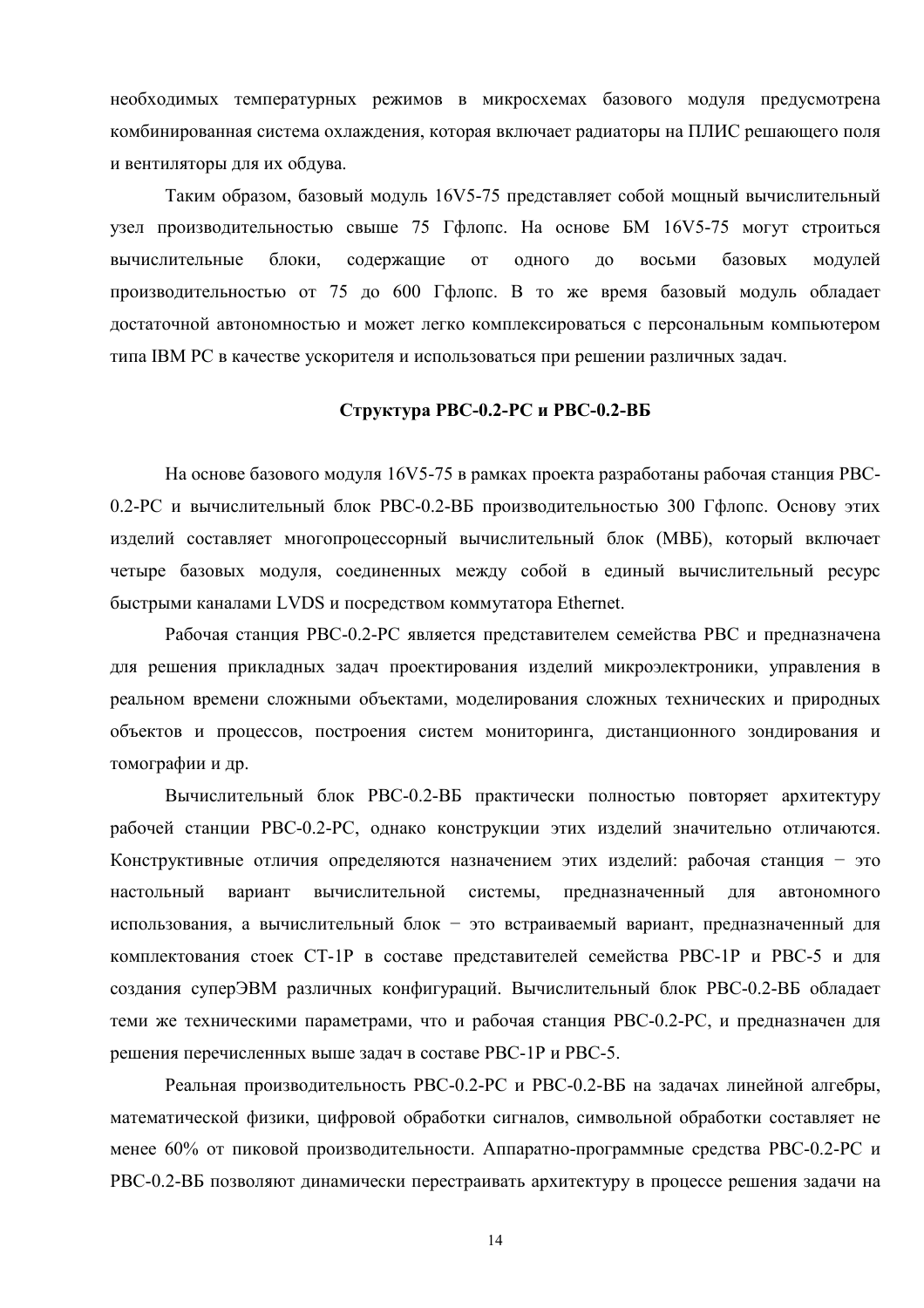двух уровнях: программном (на уровне элементарных процессоров и каналов распределенной памяти), обеспечивающем высокую скорость реконфигурации системы на задачи из данного класса: схемотехническом  $(Ha)$ **VDOBHe** логических ячеек ПЛИС). обеспечивающем команд элементарных процессоров модернизацию системы  $\boldsymbol{\mathrm{M}}$ высокую удельную производительность системы при переходе на задачи различных классов.

РВС-0.2-РС и РВС-0.2-ВБ обладают высокой надежностью и готовностью к работе.

Архитектурные отличия PBC-0.2-ВБ от PBC-0.2-PC заключаются в особенностях соединения базовых модулей в составе МВБ. На рис. Та и 76 показана укрупненная структура рабочей станции РВС-0.2-РС и МВБ вычислительного блока РВС-0.2-ВБ. В МВБ рабочей станции базовые модули соединяются в кольцо, а в МВБ вычислительного блока базовые модули БМ0 и БМ3 имеют выходы за пределы РВС-0.2-ВБ с целью комплексирования нескольких вычислительных блоков РВС-0.2-ВБ в единую вычислительную структуру в составе стойки СТ-1Р. Во всем остальном архитектура РВС-0.2-ВБ совпадает с архитектурой РВС-0.2-PC.



Рис. 7. Структура рабочей станции РВС-0.2-РС (а) и МВБ вычислительного блока РВС-0.2-ВБ (б)

Управляющий контроллер, входящий в состав обоих изделий, представляет собой персональный компьютер типа IBM PC, встроенный в корпус PBC-0.2-PC или PBC-0.2-ВБ и функционирующий под управлением операционной системы Windows XP. Управляющий контроллер предназначен для: управления всеми компонентами РВС-0.2-РС или РВС-0.2-ВБ; хранения информации (исходной, промежуточной и результатов); трансляции параллельных программ с языков высокого уровня в исполняемые коды; тестирования и диагностики; подключения периферийного оборудования; подключения к локальным и глобальным информационным сетям посредством Ethernet.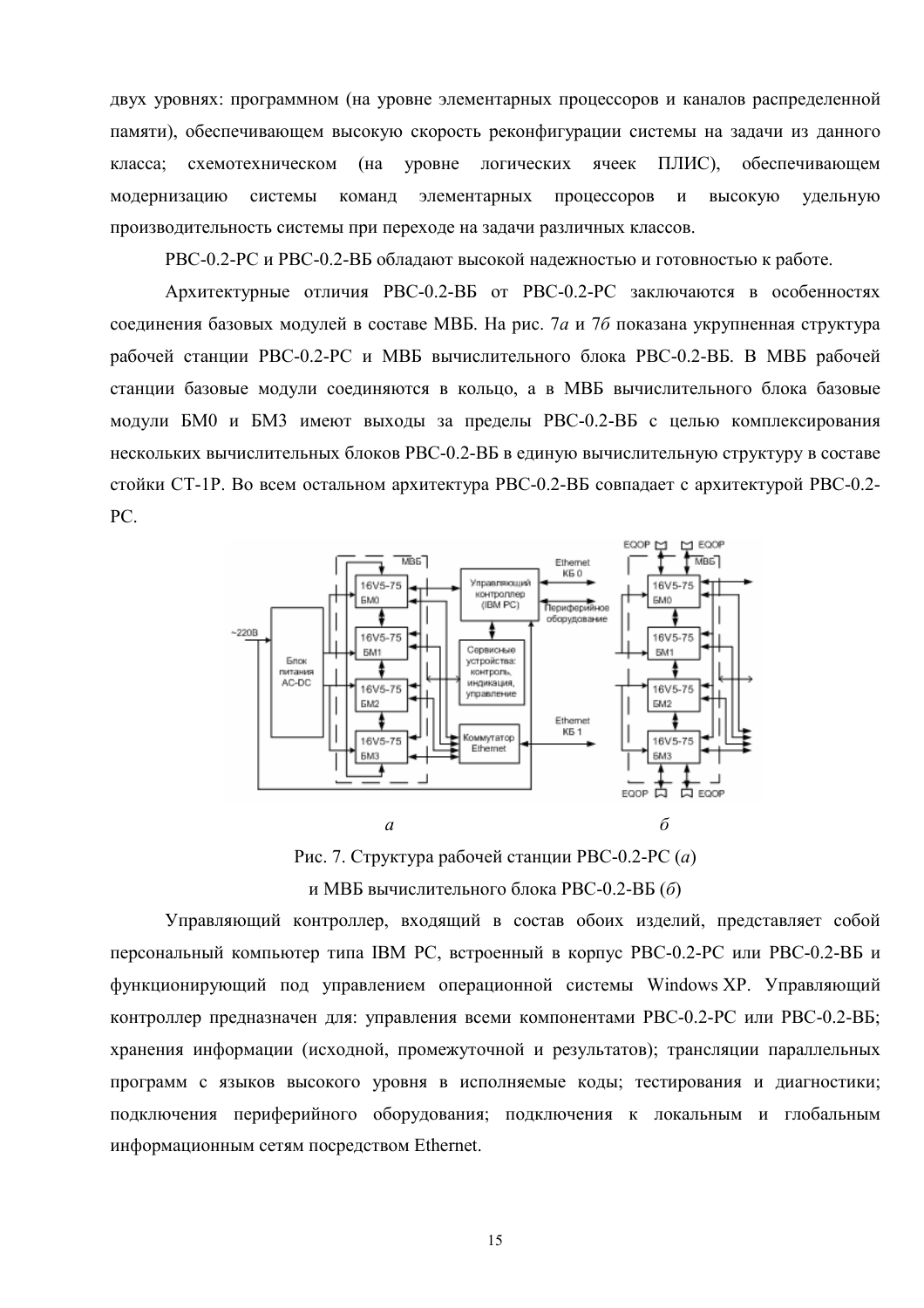Системы охлаждения РВС-0.2-РС и РВС-0.2-ВБ имеют некоторые отличия, связанные с особенностями их назначения и эксплуатации. Автономная работа рабочей станции позволяет использовать для охлаждения ПЛИС базовых модулей медные штыревые радиаторы и проточно-вытяжную вентиляцию корпуса РВС-0.2-РС, что, в свою очередь, приводит к уменьшению габаритов рабочей станции по сравнению с РВС-0.2-ВБ, а также к уменьшению потребляемой мощности и шумности. Вычислительный блок РВС-0.2-ВБ работает в более жестких условиях по сравнению с рабочей станцией из-за наличия фонового перегрева, создаваемого другими блоками и необходимостью прогонять воздушный поток не только через корпус блока, но и через корпус стойки, где он встречает дополнительное сопротивление. Поэтому для РВС-0.2-ВБ используется система с проточной вентиляцией корпуса блока, дополненная вентиляторами прямого обдува, установленными непосредственно на медных штыревых радиаторах ПЛИС базовых модулей.

## Реконфигурируемая вычислительная система РВС-1Р

Реконфигурируемая вычислительная система РВС-1Р предназначена для: оснащения научных центров с целью проведения исследований в области физики, химии, биологии, космоса, построения информационно-управляющих систем для управления потенциально опасными производствами, решения задач аэрокосмической, автомобильной промышленности и энергетики. Пиковая производительность PBC-1P составляет 1200 Гфлопс.

Основу РВС-1Р составляет вычислительная стойка СТ-1Р, в которую монтируются четыре вычислительных блока PBC-0.2-BБ, ПЭВМ, коммутатор Ethernet, система питания и система охлаждения. Компоновка стойки СТ-1Р и РВС-1Р представлена на рис. 1. Структурная схема РВС-1Р показана на рис. 8.

Четыре вычислительных блока PBC-0.2-ВБ объединяются с помощью быстрых LVDSканалов в единый вычислительный ресурс, содержащий до 16-ти базовых модулей 16V5-75 с общей пиковой производительностью 1,2 Тфлопс. Межблочные связи являются продолжением межмодульных и, в свою очередь, продолжением связей между ПЛИС решающих полей базовых молулей. В целом полобная организация логических связей реализует в составе стойки СТ-1Р глобальный LVDS-канал передачи данных с единым темпом продвижения информации.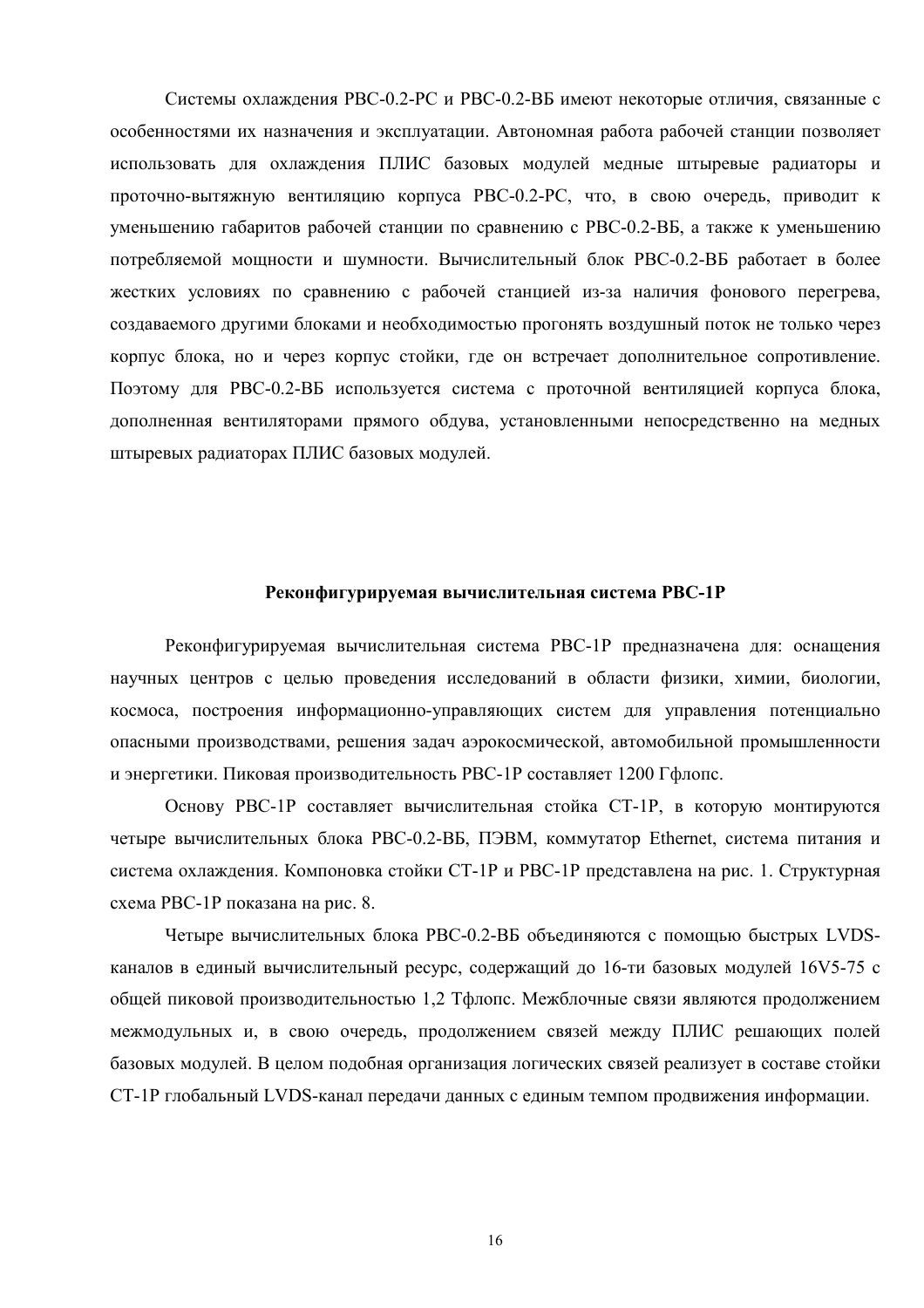

Рис. 8. Структурная схема РВС-1Р

Как было показано выше, каждый вычислительный блок РВС-0.2-ВБ имеет два канала Ethernet для связи с внешними сетями - КБ0 и КБ1. Для осуществления функций управления и мониторинга управляющие контроллеры вычислительных блоков по выходам КБ1 соединяются между собой посредством коммутатора EC1 под общим управлением ПЭВМ. Сетевые выходы КБО блока РВС-0.2-ВБ объединяются сетевым коммутатором стойки ЕСО, посредством которого можно установить прямые связи с любым из базовых модулей в составе стойки, минуя управляющие контроллеры блоков.

Такое соединение вычислительных ресурсов позволит максимально эффективно использовать возможности реконфигурируемой элементной базы вычислительной системы РВС-1Р. С одной стороны, быстрые каналы LVDS связывают решающие поля всех шестнадцати базовых вычислительную модулей  $\overline{B}$ единую среду, позволяющую создавать многопроцессорную вычислительную систему со структурно-процедурной организацией вычислений в пределах четырех блоков РВС-0.2-ВБ, что дает возможность использовать все преимущества ресурсонезависимого программного обеспечения РВС. С другой стороны, система связей вычислительных блоков РВС-0.2-ВБ, благодаря сетевым технологиям и посредством коммутаторов Ethernet. позволяет вычислительной системе PBC-1P приобретать черты кластерной ЭВМ, где в качестве кластеров могут выступать как блоки РВС-0.2-ВБ, так и базовые модули 16V5-75.

Встраиваемая ПЭВМ представляет собой промышленный компьютер типа IBM РС в корпусе, который приспособлен для включения в стойку СТ-1Р. ПЭВМ предназначена для управления работой четырех вычислительных блоков РВС-0.2-ВБ, управления работой коммутаторов Ethernet, управления работой системы питания и системы охлаждения, подключения периферийного оборудования: дисплея, клавиатуры, ручного манипулятора («мышь») и т.п., для подключения реконфигурируемой вычислительной системы PBC-1P к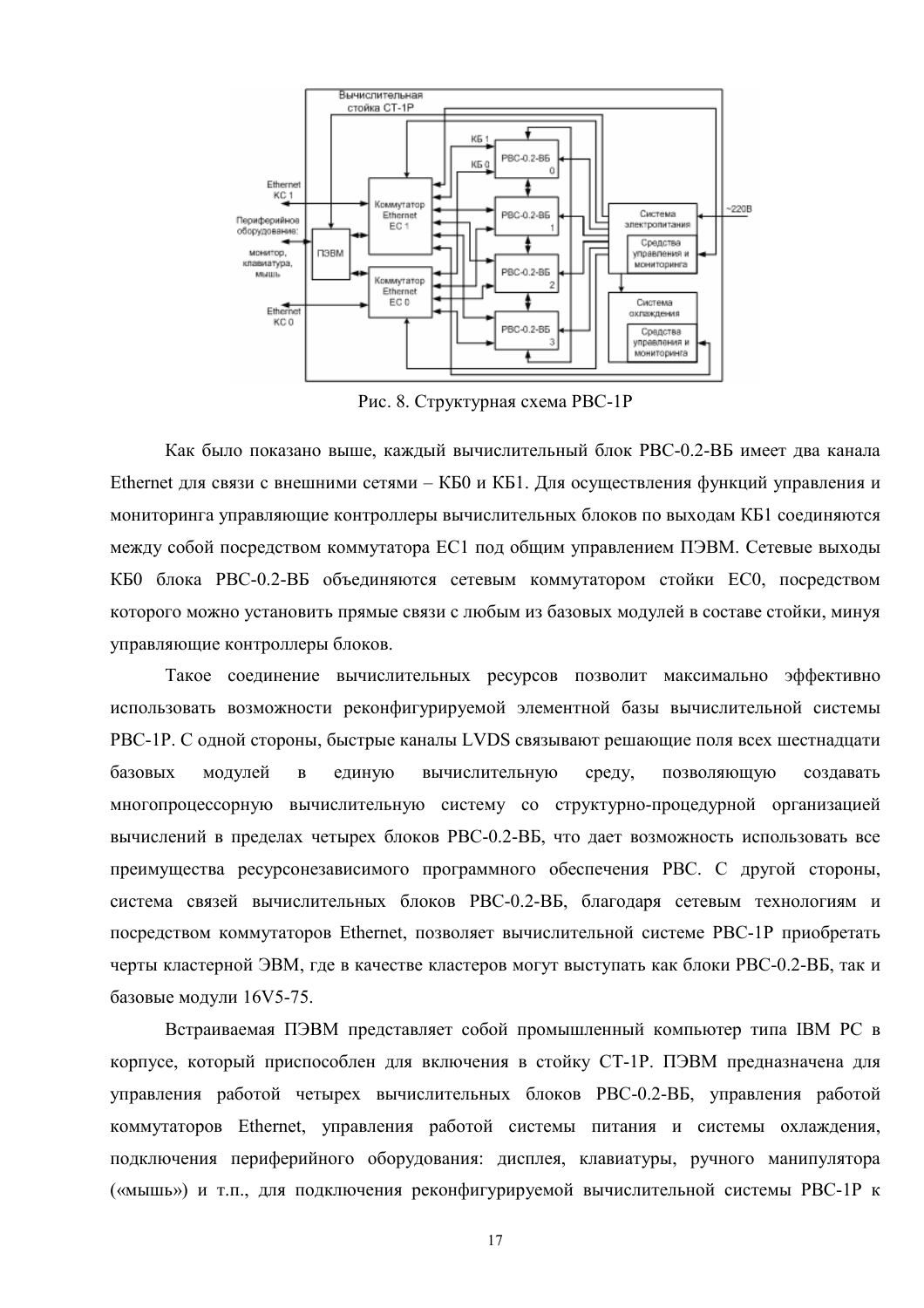локальным и глобальным информационным сетям.

#### Реконфигурируемая вычислительная система РВС-5

Старшим представителем семейства РВС является изделие РВС-5 с пиковой производительностью 6000 Гфлопс.

Реконфигурируемая вычислительная система РВС-5 предназначена для использования в научно-исследовательских центрах с целью проведения исследований в области молекулярного моделирования, создания принципиально новых лекарственных препаратов и материалов нового поколения, построения информационно-моделирующих систем для долгосрочного моделирования задач сейсмоактивности, прогнозирования погоды, томографических исследований приповерхностных слоев Земли акустическими и электромагнитными волнами.

Упрошенная структурная схема реконфигурируемой вычислительной системы РВС-5 показана на рис. 9.

РВС-5 содержит пять стоек СТ-1Р, управляющую ЭВМ (УЭВМ), систему питания, систему охлаждения. К управляющей ЭВМ подключаются монитор, клавиатура, ручной манипулятор («мышь») и другие периферийные устройства.



Рис. 9. Упрощенная структурная схема РВС-5

Основным вычислительным ресурсом РВС-5 являются пять стоек СТ-1Р, которые соединяются между собой посредством коммутаторов Ethernet с использованием сетевых технологий под общим управлением УЭВМ. Такое построение аппаратных средств позволяет, с одной стороны, связать воедино все вычислительные ресурсы стоек СТ-1Р, а с другой максимально унифицировать оборудование, поскольку вычислительная часть РВС-5 строится из типовых узлов, уже использовавшихся для построения других представителей семейства РВС - базовых модулей 16V5-75, вычислительных блоков РВС-0.2-ВБ, стоек СТ-1Р.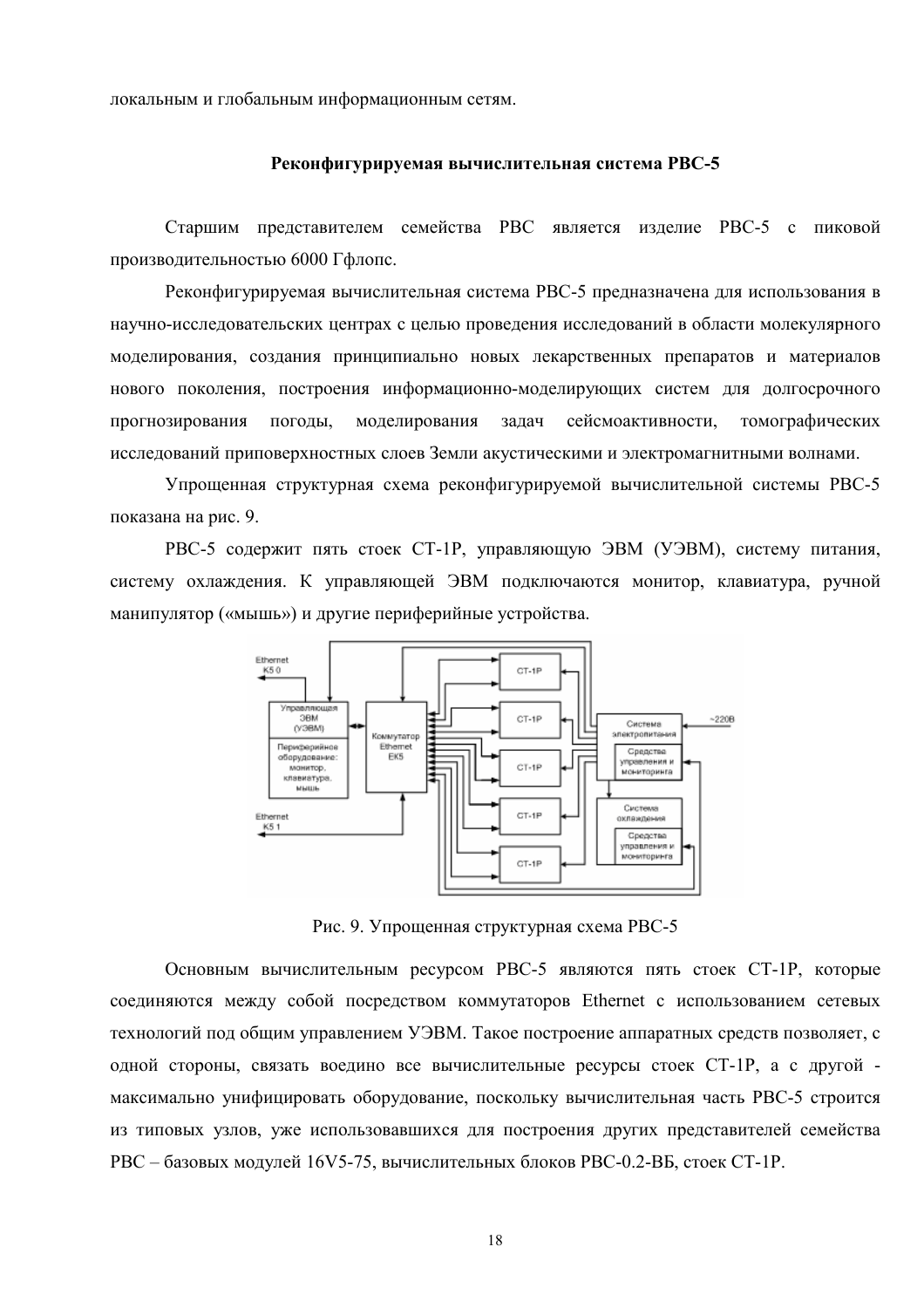Один из возможных вариантов соединения вычислительных ресурсов РВС-5 показан на рис. 10. В этом случае коммутатор Ethernet EC0 в составе стоек CT-1P подключается так, чтобы создать «горизонтальные» связи между блоками РВС-0.2-ВБ различных стоек системы РВС-5.



Рис. 10. Сетевое соединение вычислительных ресурсов РВС-5

Управляющая ЭВМ представляет собой персональный компьютер типа IBM PC с типовым набором необходимых устройств и периферийного оборудования и предназначена для управления работой вычислительных ресурсов пяти стоек CT-1P, управления работой системы питания и системы охлаждения, подключения периферийных устройств, а также для подключения РВС-5 к локальным и глобальным информационным сетям.

## Реконфигурируемые ускорители персонального компьютера РУПК-50 и РУПК-25

Основным назначением реконфигурируемых ускорителей персонального компьютера РУПК-25 и РУПК-50 является наращивание возможностей персональных компьютеров типа ІВМ РС при решении вычислительно трудоемких задач, проектировании изделий микроэлектроники, математическом моделировании сложных технических и природных объектов и процессов, символьной обработке информации, оптимизации при эксплуатации нефтяных месторождений, дистанционном зондировании и томографии и др.

РУПК-50 и РУПК-25 предоставляют пользователю дополнительный вычислительный ресурс с пиковой производительностью свыше 50 и 25 Гфлопс соответственно. Реальная производительность РУПК-50 и РУПК-25 на задачах линейной алгебры, математической физики, цифровой обработки сигналов, символьной обработки превышает 60% от пиковой производительности. Аппаратно-программные средства позволяют динамически перестраивать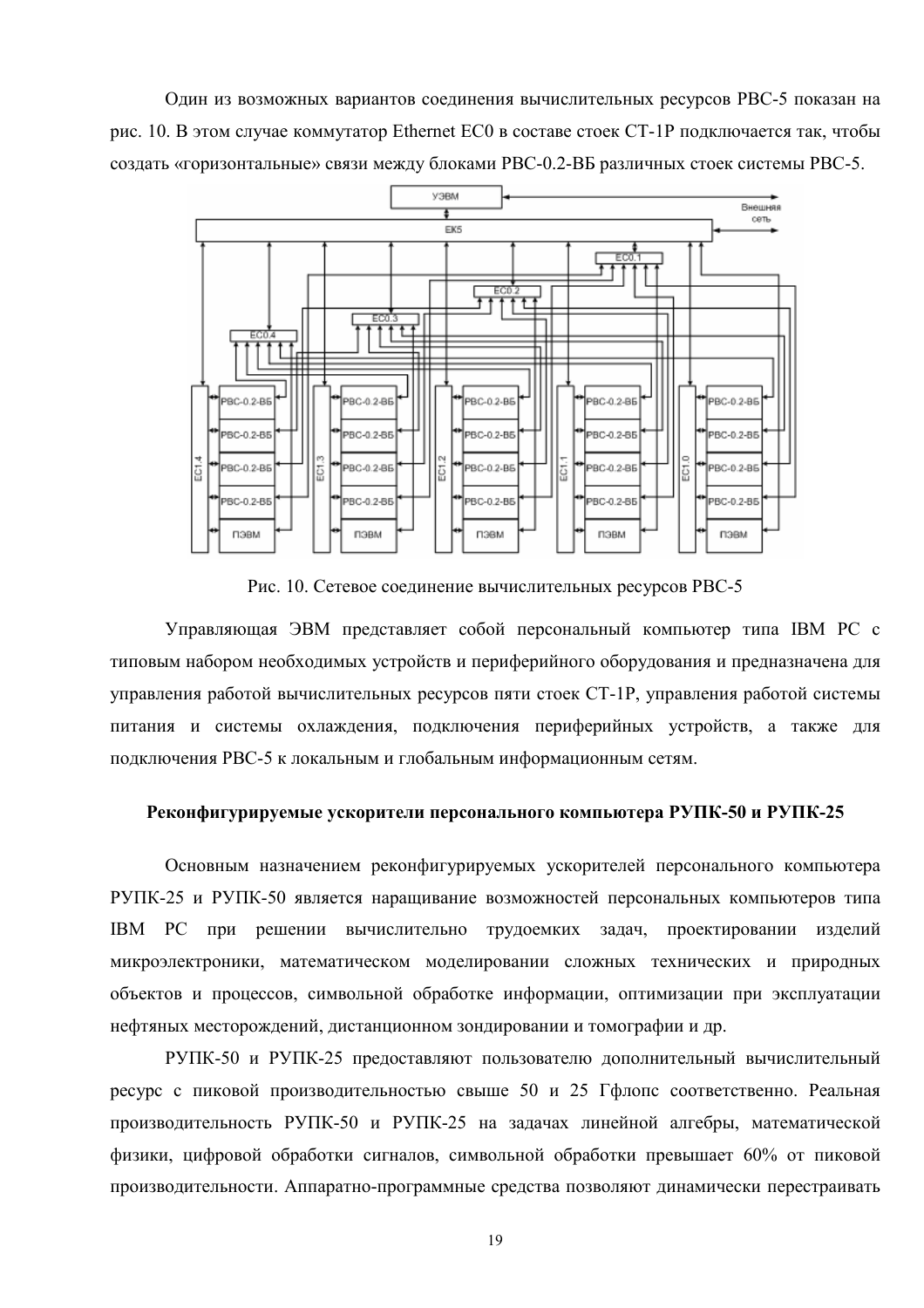архитектуру РУПК-25 и РУПК-50 в процессе решения задачи на программном и схемотехническом уровнях.

РУПК-50 и РУПК-25 имеют одинаковую структуру, содержат одинаковые узлы и различаются только типом базового модуля (рис. 11).



Рис. 11. Структурная схема РУПК-50 (РУПК-25).

РУПК-50 (РУПК-25) содержит: базовый модуль 16V5-50 (16S3-25) с устройством сопряжения с персональным компьютером; блок питания АС-DC; панель индикации; систему охлажления

Базовые модули с динамически перестраиваемой архитектурой на основе ПЛИС для реконфигурируемых ускорителей персональных компьютеров строятся на тех же принципах, что и базовый модуль 16V5-75 старших представителей семейства PBC-0.2-PC, PBC-1P и PBC-5. Основным отличием от базового модуля 16V5-75 является более низкая стоимость и меньшая потребляемая мощность при сохранении высокой производительности. Поэтому базовые модули для РУПК-50 и РУПК-25 строятся на основе более дешевых электронных компонентов.

Решающее поле базового молуля  $16V5-50$ выполнено на  $16$ -ти ПЛИС Virtex 5 XC5VLX110-1FFG1153 фирмы Xilinx, контроллер базового молуля - на ПЛИС XC5VLX50T-1FFG1136. Распределенная память реализована на 24-х микросхемах SDRAM типа DDR2 и имеет обший объем 1.5 Гбайта. В отличие от базового молуля 16V5-75 базовый модуль 16V5-50 He содержит каналов связи  $\mathbf{c}$ другими базовыми модулями. Производительность базового модуля 16V5-50 составляет 50 Гфлопс.

Решающее поле базового модуля 16S3-25 выполнено на  $16$ -ти ПЛИС Spartan 3 XC3S4000-5FG1156 фирмы Xilinx, каждая из которых содержат около  $4*10^6$ эквивалентных вентилей. Контроллер базового модуля выполнен на ПЛИС Virtex 4 XC4VFX60-10FF1152C. Распределенная память реализована на 24-х микросхемах SDRAM типа DDR2 и имеет общий объем 1,5 Гбайта. Производительность базового модуля 16S3-25 составляет 25 Гфлопс.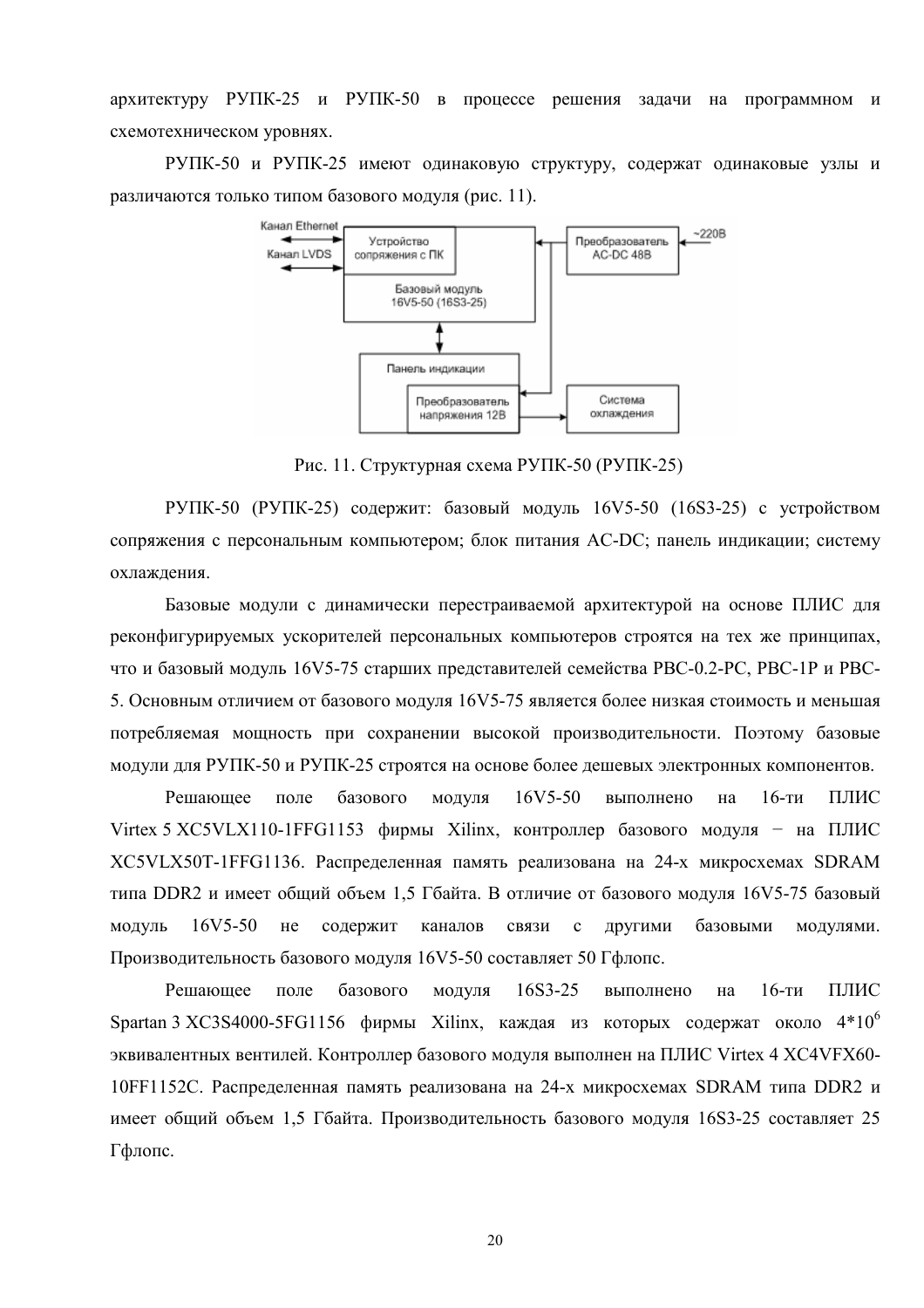Обмен информацией РУПК-50 и РУПК-25 с персональным компьютером по данным и управлению осуществляется с помощью ПЛИС КБМ, используя LVDS- или Ethernet-каналы.

Система охлаждения поддерживает необходимый температурный режим электронных компонентов РУПК-50 (РУПК-25) и включает радиаторы и вентиляторы на температурнонапряженных микросхемах базового модуля, а также вентиляторы для принудительной прокачки воздуха в пределах всего объема корпуса.

## Системное программное обеспечение

Программирование РВС отличается от программирования МВС традиционной архитектуры и его можно условно разделить на две составляющие: программирование структурное, которое создает необходимые вычислительные структуры в поле логических ячеек ПЛИС, и программирование процедурное – программирование в традиционном смысле, заключающиеся в организации вычислительного процесса в РВС. При этом программирование вычислительных структур вызывает у пользователей наибольшие трудности [10]. Это связано с тем, что пользователи традиционно привыкли программировать только организацию вычислительного процесса, опираясь на неизменяемую аппаратную поддержку средств вычислительной техники, в то время как для программирования вычислительных структур PBC требуется совершенно другая квалификация, а именно - квалификация схемотехника.

При программировании пользовательской задачи структура РВС приобретает черты специализированной многопроцессорной ЭВМ, которая оптимально соответствует структуре предметной области. Это обеспечивает решаемой задачи из высокую реальную производительность системы, близкую к пиковой производительности на широком классе задач, и позволяет достичь практически линейного роста производительности при наращивании аппаратного ресурса. Эффективность вычислительного процесса при реконфигурации архитектуры РВС на низком, схемотехническом уровне может быть повышена от 10 до 100 раз по сравнению с вычислительными системами, архитектура которых не может быть изменена. Это делает, с одной стороны, чрезвычайно привлекательными реконфигурируемые на низком уровне системы, а, с другой стороны, их программирование становится по сложности сопоставимым с созданием новой вычислительной системы. Такой подход требует новых методов и средств организации параллельных вычислительных процессов.

Создаваемое в рамках проекта системное и прикладное программное обеспечение обеспечивает удобство программирования потенциальным пользователям сложных практических задач на семействе РВС и включает: программный комплекс средств разработки прикладных программ, средства администрирования вычислительных ресурсов семейства РВС и служебные программы и драйверы.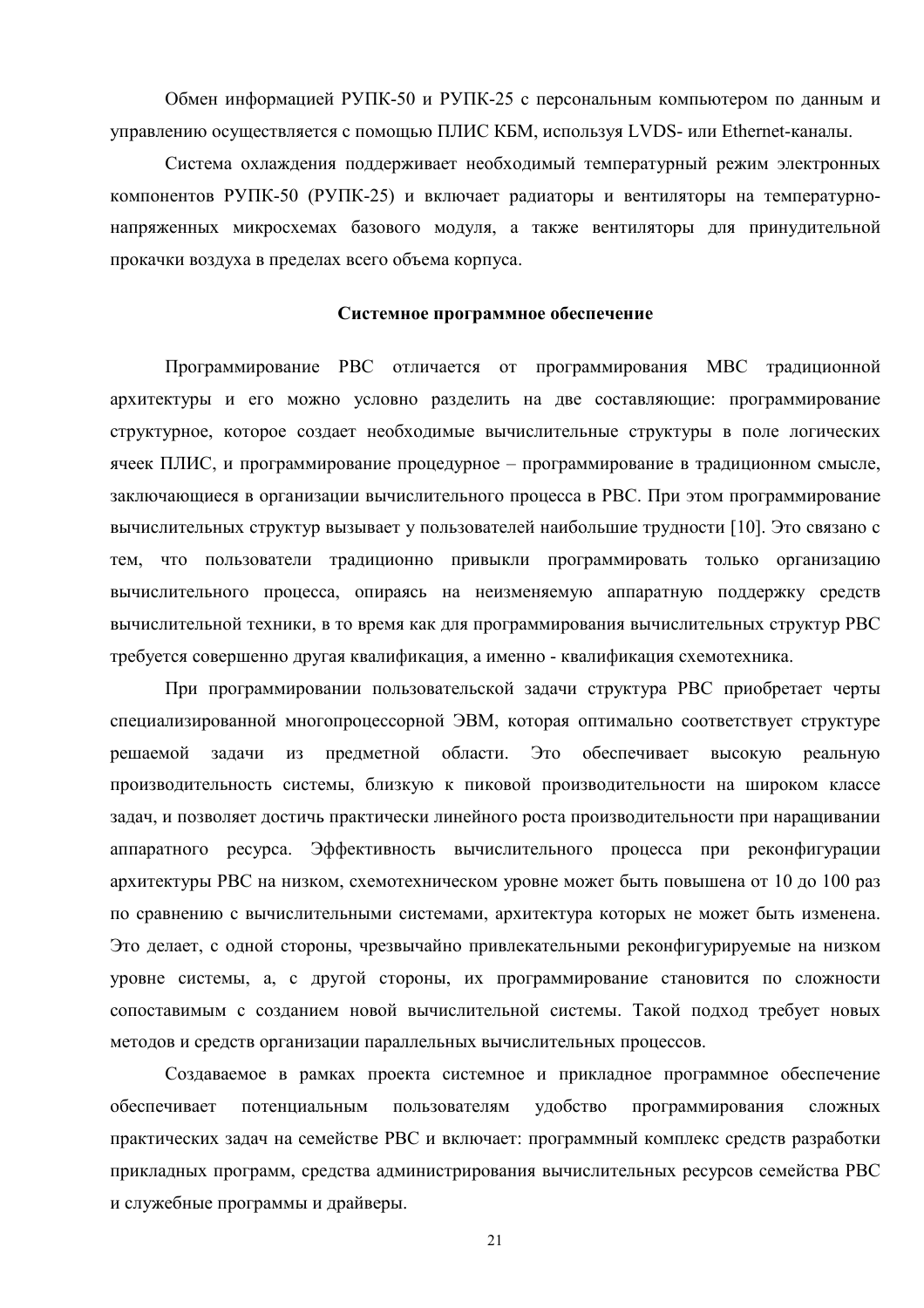Целью создания программного комплекса средств разработки прикладных программ семейства РВС является предоставление пользователю возможностей, которые позволяют создавать программы без привлечения специальных знаний в области схемотехники ПЛИС и по сложности будут приближены к обычному программированию для микропроцессоров и многопроцессорных ЭВМ. Основными задачами программного комплекса средств разработки является эффективная реализация вычислительно трудоемких фрагментов задач различных проблемных областей на произвольном количестве взаимосвязанных кристаллов ПЛИС и произвольном количестве базовых модулей, а также поддержка разработки и отладки прикладных программ на языках структурно-процедурных вычислений, в том числе с вызовом библиотечных функций настройки архитектуры системы и реализации необходимых вычислительных структур на множестве ПЛИС.

Программный комплекс средств разработки прикладных программ семейства РВС содержит: язык ассемблера Argus v.3.0; язык структурно-процедурного программирования высокого уровня COLAMO v.2.0; интегрированную среду разработки аппаратно-программных решений прикладных задач Argus IDE v.3.0, единую для всех представителей семейства РВС и поддерживающую языки программирования Argus v.3.0 и COLAMO v.2.0; отладчик параллельных программ на базовых модулях семейства РВС, поддерживающий межмодульные связи; программный интерфейс доступа к вычислительным ресурсам всех представителей РВС из различных сред программирования; среду разработки вычислительных структур для синтеза масштабируемых параллельно-конвейерных процедур, оперирующую библиотекой схемных решений (IP-ядер).

Язык структурно-процедурного программирования высокого уровня СОLAMO [4, 7] обеспечивает синтаксическую поддержку реконфигурации аппаратной платформы РВС и возможность использования элементов библиотеки масштабируемых IP-ядер. Транслятор СОLAМО v.2.0 для всех представителей семейства РВС обеспечивает трансляцию исходного кода программы в язык ассемблера Argus v.3.0 и в VHDL посредством среды разработки масштабируемых параллельно-конвейерных процедур Fire!Construktor, создавая тем самым конфигурационные файлы для ПЛИС.

Средства администрирования вычислительных ресурсов РВС, необходимые для обеспечения доступа и управления вычислительными ресурсами базовых модулей всех представителей семейства РВС, состоят из сервера удаленного доступа к вычислительным ресурсам, обеспечивающего обработку удаленных заявок на использование вычислительных ресурсов и поддерживающего очередь заявок с учетом приоритетов пользователей и клиентской части удаленного доступа, обеспечивающей прозрачный с точки зрения пользователя режим доступа и функционирования удаленных базовых модулей системы.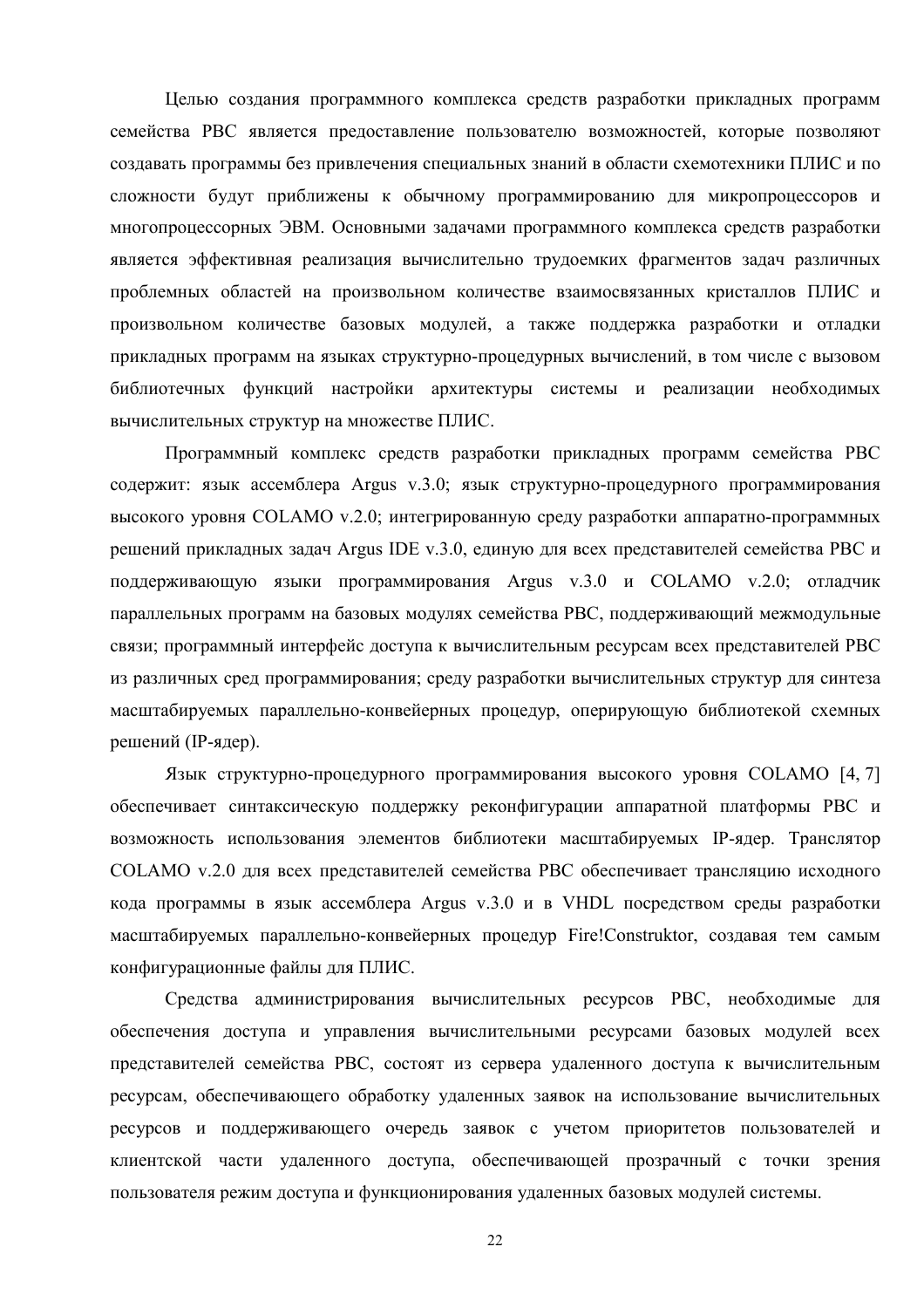Одновременно с разработкой семейства РВС создается и будет развиваться инфраструктура для обучения потенциальных пользователей и организации доступа к библиотекам масштабируемых IP-ядер для различных предметных областей с целью их широкого продвижения на рынке высокопроизводительной вычислительной техники. За счет использования возможностей сервисов глобальной компьютерной сети Internet планируется обеспечить широкий доступ потенциальных пользователей к информационным ресурсам и программным продуктам, созданным в результате выполнения проекта.

#### Заключение

Описанные в статье принципы построения высокопроизводительных систем на основе реконфигурируемой элементной базы и создаваемое на этих принципах семейство РВС развития являются принципиально новым направлением высокопроизводительной вычислительной техники. В качестве основного вычислительного элемента в РВС используются не универсальные микропроцессоры, а ПЛИС. Это дает возможность пользователям создавать в базовой архитектуре РВС виртуальные специализированные вычислители, структура которых адекватна структуре решаемой задачи, что, в свою очередь, эффективность вычислений близкий к линейному рост обеспечивает высокую  $\mathbf{M}$ производительности при наращивании вычислительного ресурса. Семейство РВС с динамически перестраиваемой архитектурой на основе ПЛИС предназначено для решения вычислительно трудоемких задач, решение которых на МВС традиционной архитектуры либо требует недопустимо больших временных затрат, либо вообще невозможно.

Проблема снижения производительности традиционных МВС на сильносвязанных задачах может быть разрешена только путем предоставления пользователю больших возможностей в части архитектурного программирования аппаратного параллелизма вычислительной системы. В этом контексте семейство РВС, описанию которого посвящена данная статья, обладает рядом преимуществ перед многопроцессорными системами традиционной организации, основанными на использовании микропроцессоров в качестве основного вычислительного элемента.

## Литература

1 Аладышев О.С., Дикарев Н.И., Овсянников А.П. и др. СуперЭВМ: области применения и требования к производительности // Известия ВУЗов. Электроника, 2004. - №1. - С.13-17.

2 Воеводин В.В., Воеводин Вл.В. Параллельные вычисления. - С.-Петербург: «БХВ-Петербург», 2002. - 599 с.

3. Каляев А.В. Многопроцессорные вычислительные системы с программируемой архитектурой. - М.: Радио и Связь, 1984. - 240 с.